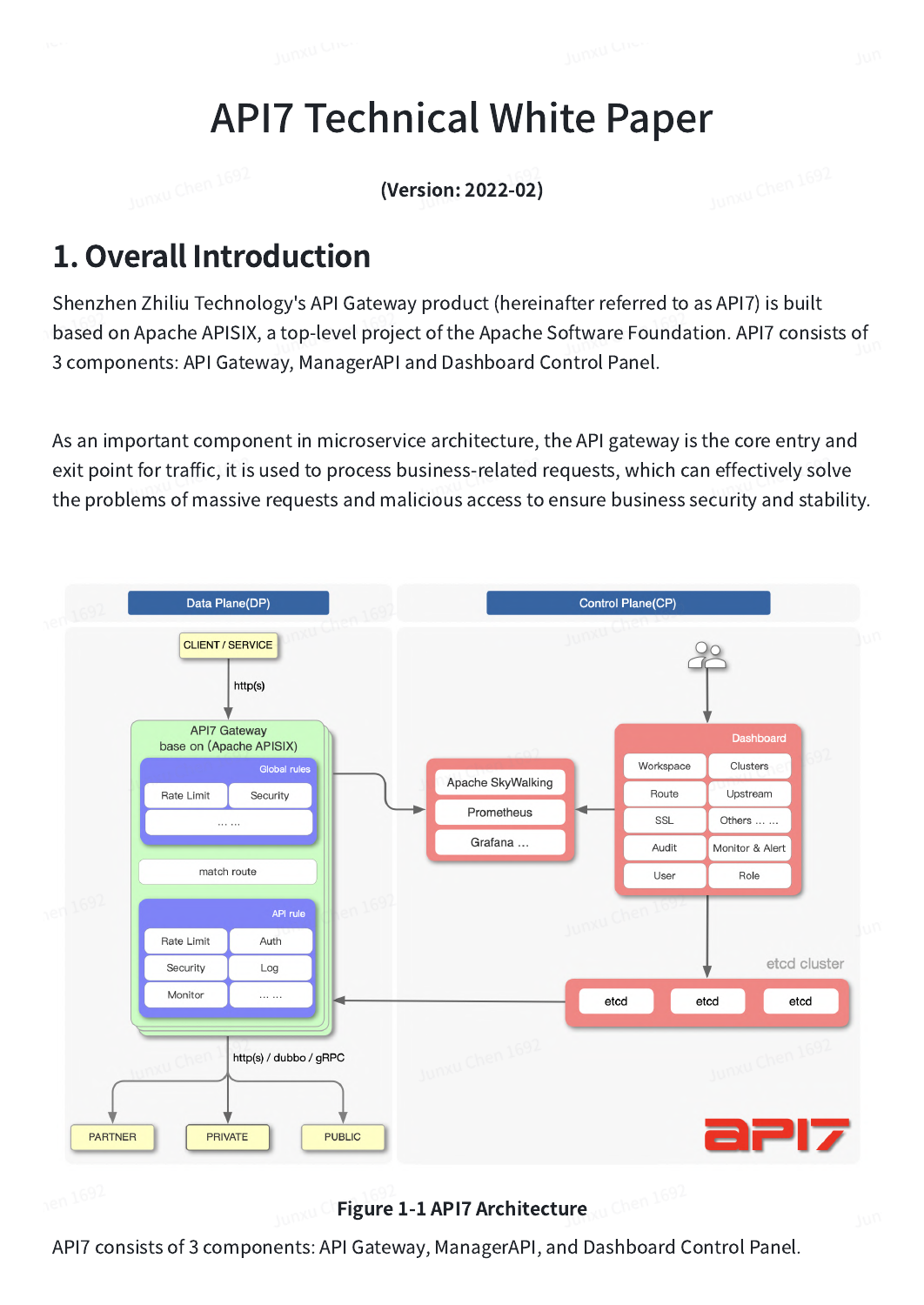#### 1. API Gateway

API Gateway is used to carry and process business traffic. After administrators configure routing rules, the gateway will forward requests to upstream services according to the rules. In addition, with more than 50 built-in plug-ins, API7 is able to meet most business demands, such as authentication, security protection, traffic control, analysis and monitoring, request/response conversion, etc. If the built-in plug-ins cannot meet the demands, API7 also support custom plug-ins written in Lua, Java, Go and Python, which can be used at all stages of request entry and upstream response.

#### 2. ManagerAPI

ManagerAPI is used to manage API gateways by accessing their exposed RESTful API interfaces to manage resources such as routes, upstreams, certificates, global plug-ins, consumers, etc.

#### 3. Dashboard Control Panel

Dashboard control panel is a user interface used to simplify API gateway management. It supports monitoring and analysis, log auditing, multi-tenant management, multi-cluster switching, multiple work partitions, and other capabilities. Administrators can operate the API Jun gateway through the Dashboard control panel.

# 1.1 Architecture

#### 1. Data Plane

The data plane is used to receive and process caller requests, using Lua and Nginx to dynamically control request traffic. When a request comes in, it is matched based on predefined routing rules, and the matched request is forwarded by API7 gateway to the corresponding upstream service. During this process, API7 gateway has the ability to use a series of plug-ins to operate on the request from entry to exit, depending on the configuration of the different plugins in the preset rules. For example, the request may go through several steps such as authentication (to avoid replay attacks, parameter tampering, etc.), request audit (request source information, upstream processing time, etc.), route processing (to obtain the final upstream service address according to the preset rules), request forwarding (the gateway forwards the request to the upstream target node), and request response (after the upstream processing is completed, the gateway returns the result to the caller).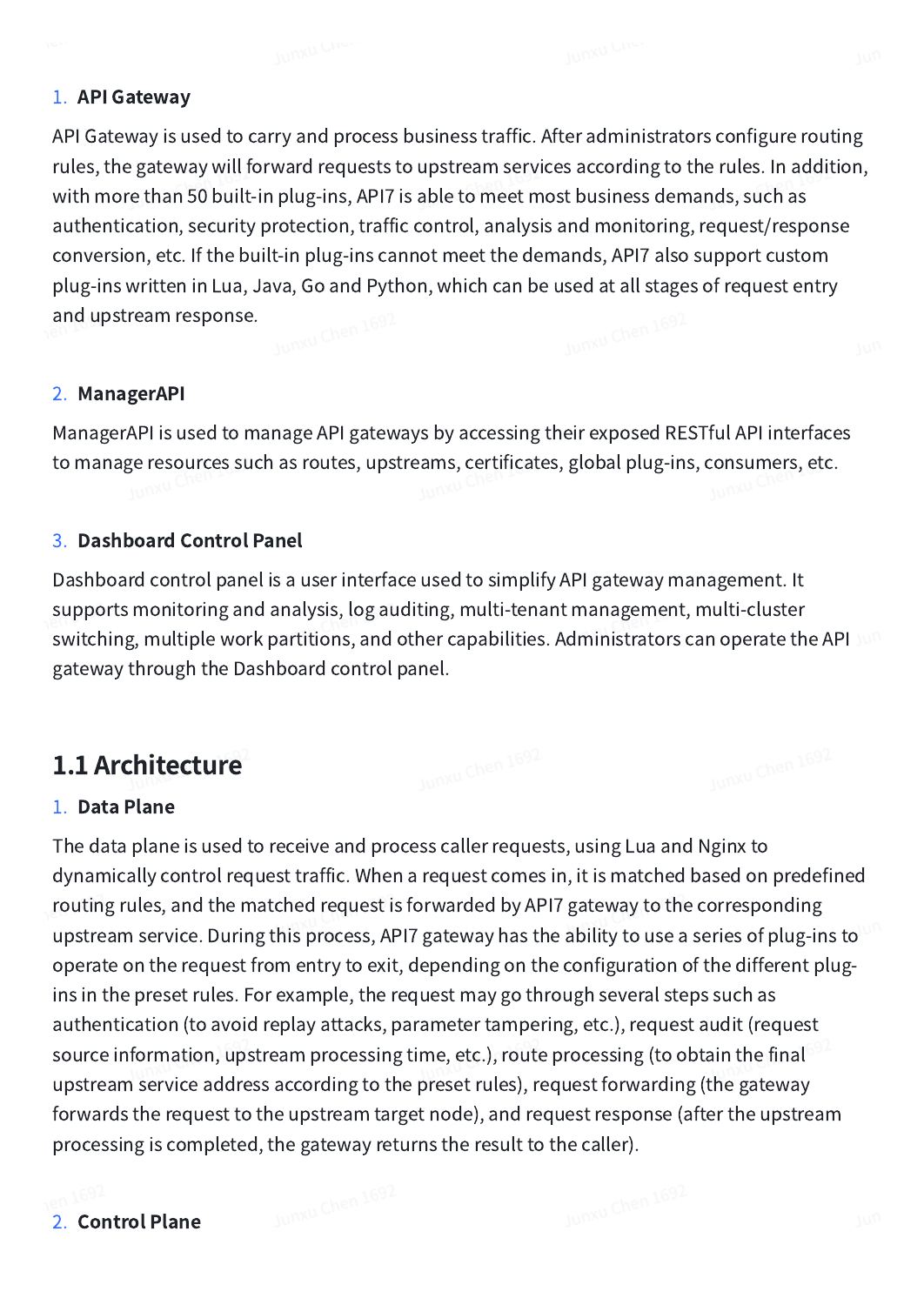The control plane contains the ManagerAPI and the default configuration center ETCD. when the administrator accesses and operates the console, the console will call the ManagerAPI to send the configuration to the ETCD, and with the ETCD Watch mechanism, the configuration will take effect in real time in the gateway. For example, an administrator can add a route and configure a rate limit plug-in, and when the rate limit threshold is triggered, the gateway will temporarily block access to subsequent requests matching that route. With ETCD's Watch mechanism, API7 will notify each gateway node within milliseconds when the administrator updates the configuration in the control panel.

#### 3. Others

As shown in Figure 1-1, API7 adopts the architecture of separating the data plane and the control plane, and the configuration center receives and sends down the configuration so that the data plane will not be affected by the control plane. The configuration center is ETCD by default, but it also supports Consul, Nacos, Eureka, etc., so you can choose according to your actual situation. In addition, enterprise users only need to focus on the business itself, and most functions not related to the business can be implemented by the built-in plug-ins of API7, such as authentication, performance analysis, etc.



# 1.2 Highlights

# Figure 1-2 API7 Highlights **Figure 1-2 API7**

1. Cloud Native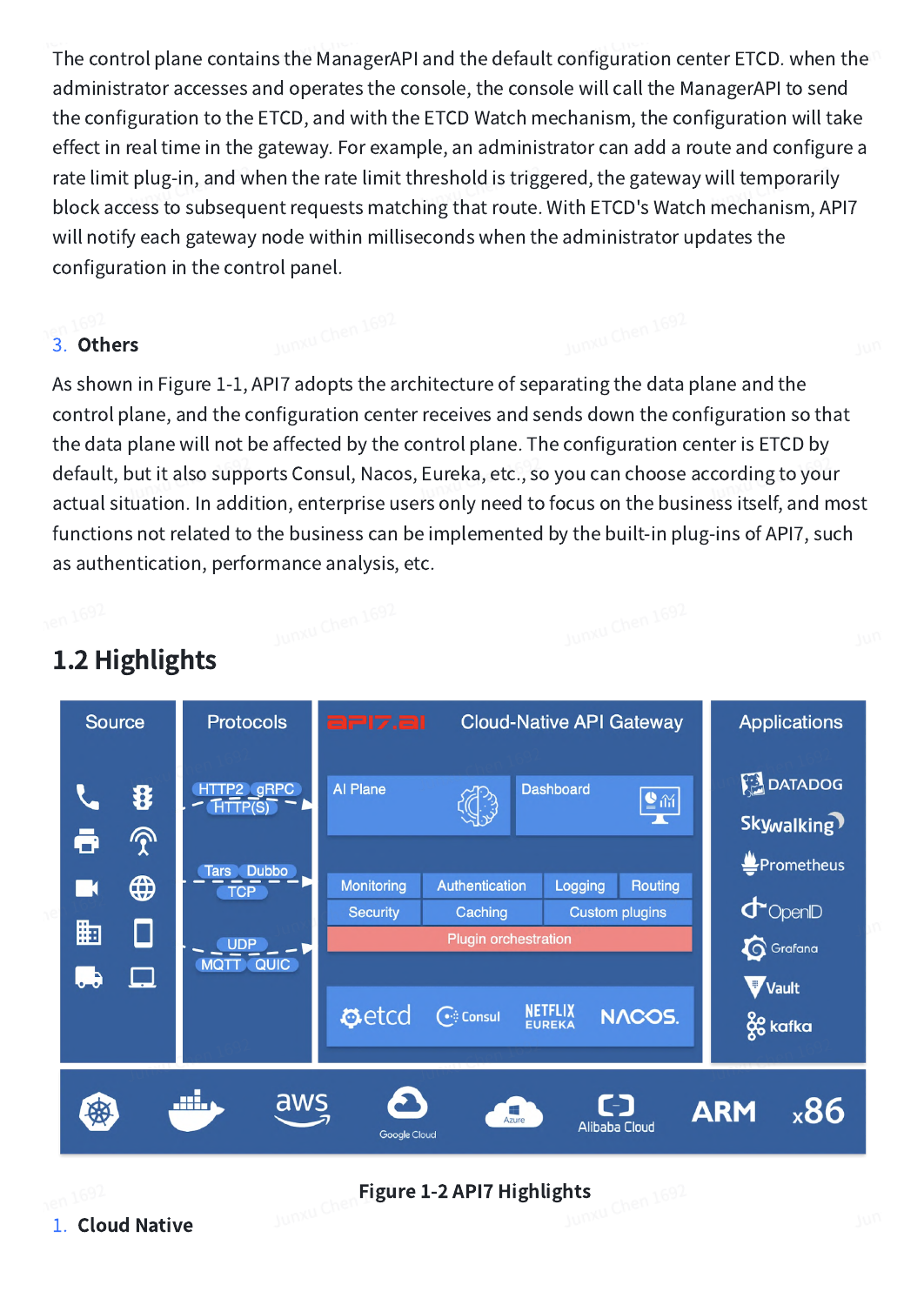API7 is a cloud-native API gateway. It is neither platform-related nor vendor-locked. API7 supports bare metal, virtual machines, Kubernetes, OpenShift, ARM64, and other platforms. In addition, API7 can easily interface with other components such as SkyWalking, Prometheus, Kafka, Zipkin, etc., to empower the enterprise.<br>Notice the state of the state of the state of the state of the state of the state of the state of the state of the state of the state of the state of the state of the state

#### 2. High Availability

By default, API7 uses ETCD as the configuration center. ETCD supports distributed and high availability, and has a lot of practical experience in K8s and other fields, which makes API7 easily support millisecond configuration updates and thousands of gateways; the gateways are stateless and can be expanded or reduced at will.

#### 3. Protocol conversion

API7 supports many protocol types, such as TCP/UDP, Dubbo, MQTT, gRPC, SOAP, WebSocket, etc.

#### 4. Security Protection

API7 has a variety of built-in authentication and security capabilities, such as Basic Auth, JSON Web Token, IP blacklist and whitelist, OAuth, etc.

#### 5. High Performance

API7 uses Radixtree algorithm for high-performance, flexible routing with QPS of about 140K and latency of about 0.2 ms in AWS 8-core servers.

#### 6. Full Dynamic Capability

API7 supports modifying the gateway configuration, adding or modifying plug-ins, etc., which can take effect in real time without restarting or reloading the gateway service. API7 also supports dynamic loading of SSL certificates.

#### 7. High Scalability

With the flexible plug-in mechanism, you can customize the functions for internal services. API7 supports customized load balancing algorithms and routing algorithms. It is not limited to API gateway implementation. You can implement serverless by dynamically executing user-defined functions at runtime, making the gateway edge nodes more flexible.<br>en:1692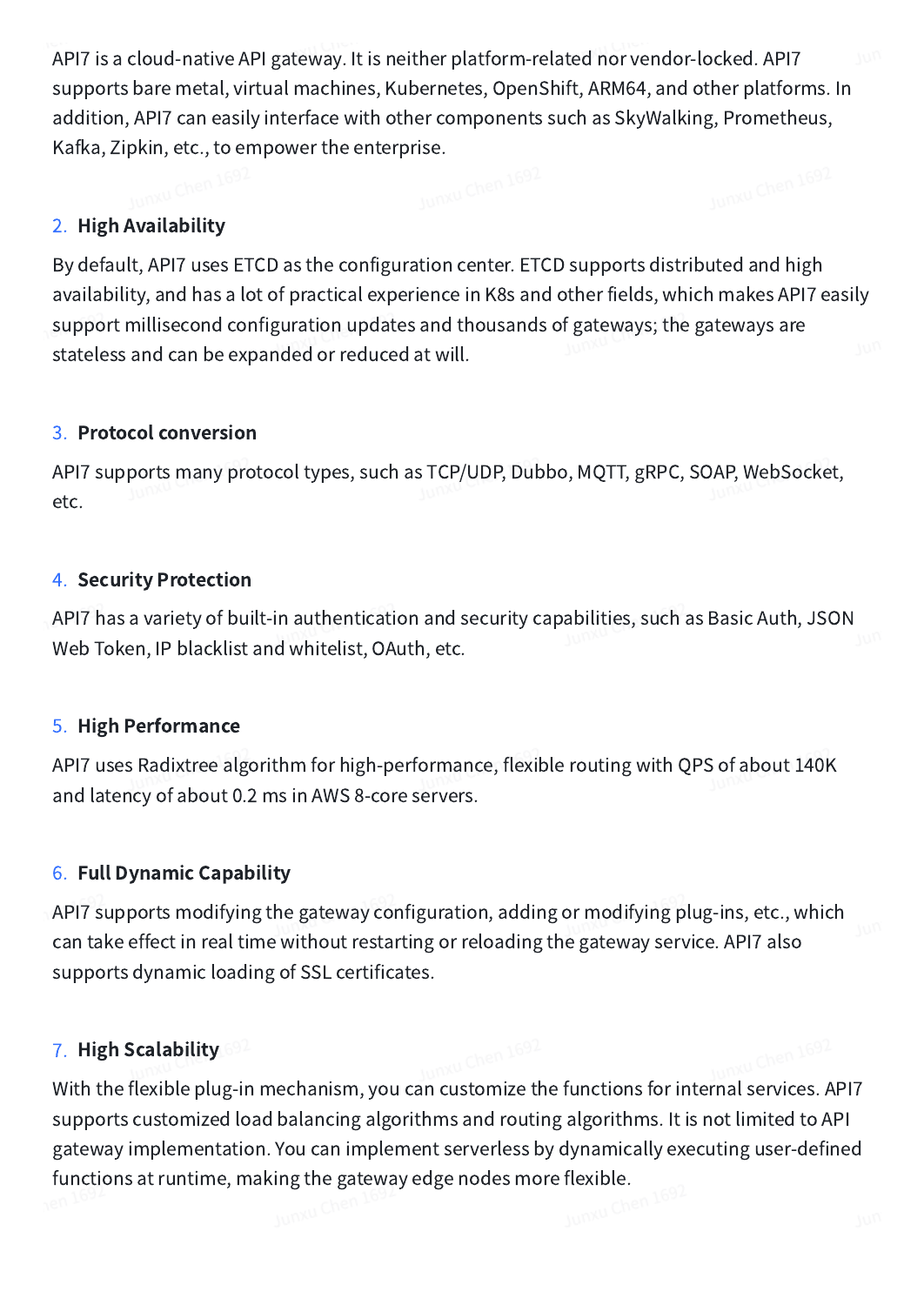#### 8. Rich Governance Capacity

Such as fault isolation, service meltdown, service downgrade, flow limit and rate limit, etc. After enabling active health check, API7 will support the ability to intelligently track unhealthy upstream nodes and automatically filter unhealthy nodes to improve overall service stability.

# 1.3 Function Modules

API7 mainly contains the following functional modules:

- User System: With the help of user system, the administrator will assign certain accesses and resources for each user in the system, and the user cannot override the accesses to the resources. API7 supports account password login and SSO login. •
- **Permission System:** API7 has a built-in Role-Based AccessControl system (RBAC), which allows administrators to create different roles with the help of the console, and by binding users to roles, fine-grained permission control can be achieved.
- Multi-tenancy (multiple working partitions): API7 supports multi-tenancy based on working partition isolation, where administrators can create different working partitions and specify which users have access to which resources on the working partition. •
- $\cdot$  Multi-environment: API7 supports multiple ETCD clusters, with no data sharing among **clusters.**<br>www.chen.1697
- $\cdot$  **Authentication:** API7 includes a variety of authentication plug-ins, such as basic-auth, jwtauth, key-auth, wolf-rbac, and so on. In addition, with the built-in HMAC plug-in, request parameters can be signed and verified using AK/SK to achieve tamper-proof requests and replay-proof requests, and to achieve the purpose of authentication.
- **Service Routing:** API7 is based on Radixtree for efficient route matching, and is currently the fastest API gateway for matching routes. It supports full path matching, prefix matching, and also supports using Nginx built-in variables as matching conditions to achieve fine-grained routing. In addition, API7 supports traffic mirroring and advanced route matching for finegrained route management features such as grayscale publishing. It also supports service discovery and multiple registries, and has the ability to triage requests based on parameters such as Header, Query, and Cookie. •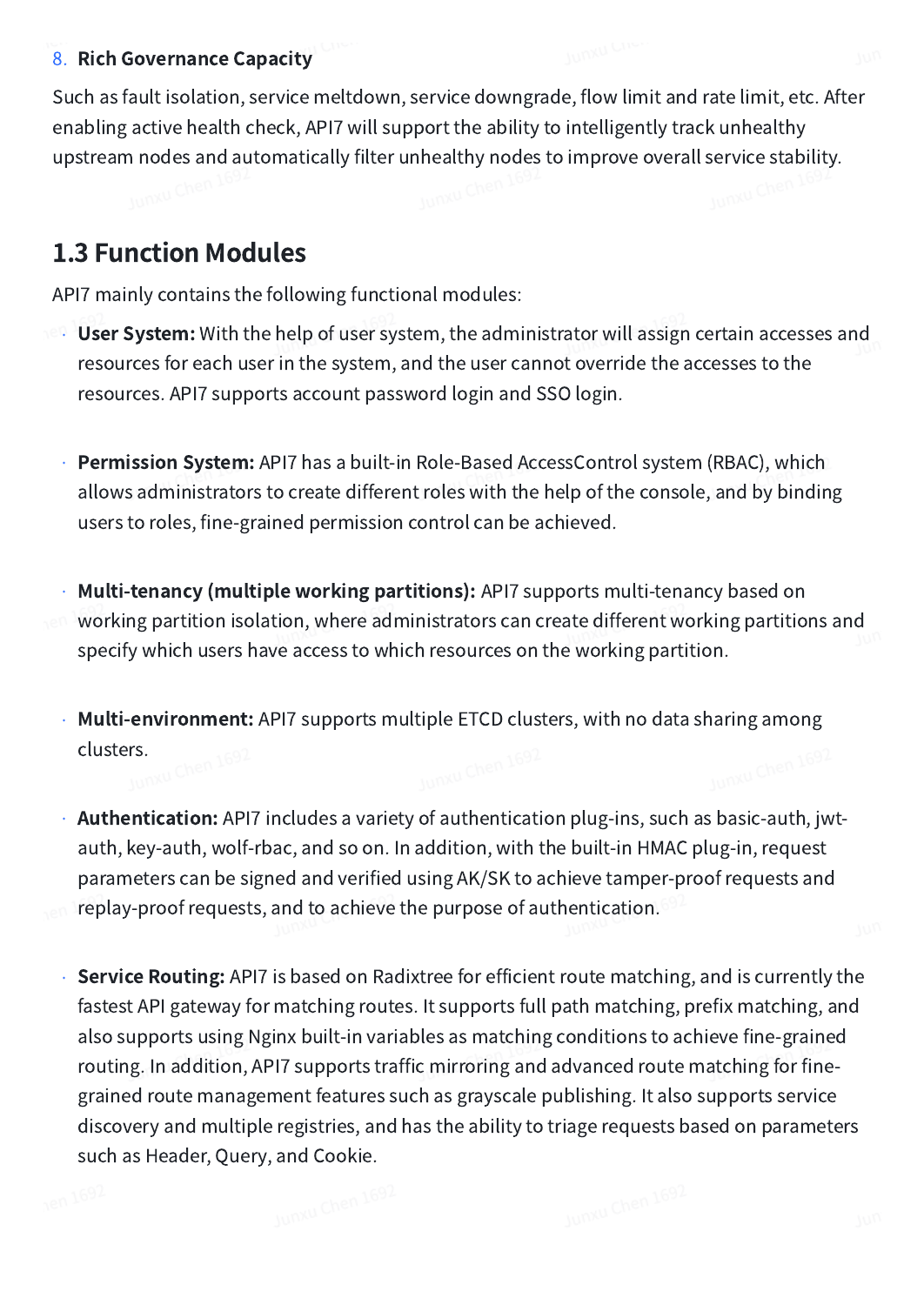- Protocol Conversion: API7 supports many communication protocols, such as TCP/UDP, Dubbo, MQTT, gRPC, WebSocket, etc. API7 is able to convert HTTP protocol to other protocols of back-end services. API7 exposes a unified HTTP portal to the outside world, and administrators can complete the protocol conversion settings through the console interface, and support the parameter mapping of requests and back-end services. APIs can be configured through the console interface. •
- Service Governance: API7 supports service meltdown, flow limiting, rate limiting, IP blacklist and white list, fault isolation, etc., which can be easily and clearly set through the dashboard control panel. •
- $\cdot$  **Custom Plug-ins:** API7 has more than 50 built-in plug-ins, covering various categories such as security protection, traffic control, logging, etc., which can meet the needs of most enterprises. For specific business, API7 now supports custom plug-ins written in Lua, and the plug-ins can be applied to all stages of traffic in and out. Thanks to the fully dynamic capability, new and modified plug-ins can take effect in real time without downtime and restart, avoiding interruption of business.
- Analysis and Monitoring: API7 has built-in analysis and monitoring functions such as request auditing, monitoring and alerting, statistical reports, etc. API7 can record information of each request of all nodes and conduct statistics of successful requests and abnormal requests. You can view the number of successful requests, failed requests, error codes, request delays and other metrics in the console. In addition, with the ability of Grafana, API7 can meet the demand for more multi-dimensional analysis and monitoring. •
- Full lifecycle Management: API7 supports API version management, API grouping, API release, API abolishment, online debugging and other functions, and is compatible with OpenAPI 3.0 standard, enabling API document generation, API import/export and other features to execute users' data migration operations.

# 1.4 Feature List

| <b>Categories</b> | <b>Feature</b><br><b>Modules</b> | <b>Features</b>     | API7 | <b>Kong</b> | Zuul2 | <b>Nginx</b> |  |  |
|-------------------|----------------------------------|---------------------|------|-------------|-------|--------------|--|--|
|                   |                                  | HTTP/1.1 and HTTP 2 | V    |             |       |              |  |  |
|                   |                                  | HTTP/3              |      |             |       |              |  |  |
|                   |                                  |                     |      |             |       |              |  |  |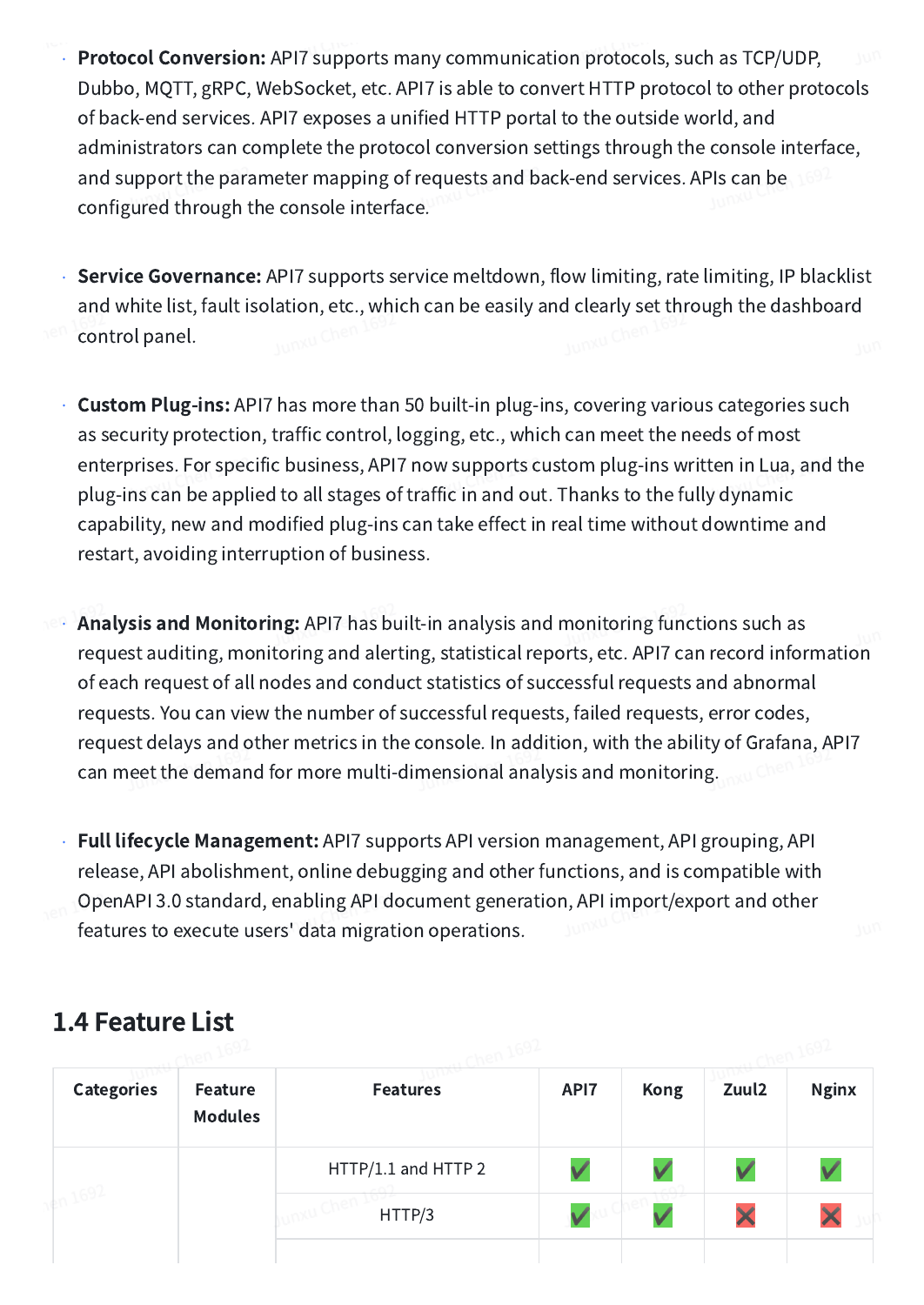|                              |                | TLS / HTTPS                                                   |                          | $\checkmark$  |               |                          |  |
|------------------------------|----------------|---------------------------------------------------------------|--------------------------|---------------|---------------|--------------------------|--|
|                              |                | <b>MQTT</b>                                                   |                          | ×             | ×             | X                        |  |
| <b>Protocols</b>             |                | <b>TCP</b>                                                    | $\checkmark$             | $\checkmark$  | ×             | $\checkmark$             |  |
| then 169<br>Junxul           |                | W Chen 1<br><b>UDP</b>                                        | $\checkmark$             | $\checkmark$  | ×             | $\checkmark$             |  |
|                              |                | HTTP to gRPC/Dubbo<br>conversion                              | $\checkmark$             | $\checkmark$  | X             | X                        |  |
| n1692                        |                | Websocket                                                     |                          |               | $\checkmark$  |                          |  |
| <b>API and</b>               |                | unxu<br>Dubbo                                                 | $\checkmark$             | X             | ×             | ×                        |  |
| <b>Service</b><br>Governance |                | Customized Layer 4 and Layer 7<br>protocols                   | $\checkmark$             | ×             | ×             | X                        |  |
| Junxu Chen 1692              |                | <b>Bare Metal</b>                                             | $\checkmark$             | $\checkmark$  | $\checkmark$  | $\checkmark$             |  |
|                              |                | Virtual Machines                                              | $\checkmark$             | $\checkmark$  | $\checkmark$  | $\checkmark$             |  |
| <b>Platforms</b>             |                | Kubernetes                                                    |                          | $\checkmark$  | $\checkmark$  |                          |  |
| 180 1692                     |                | ARM64                                                         |                          | $\checkmark$  | $\checkmark$  |                          |  |
|                              |                | Kunpeng (certified by Huawei<br>Cloud)                        | $\checkmark$             | X             | ×             | X                        |  |
| Junxu Chen 1692              |                | AWS, GCP, Ali Cloud, Tencent<br>Cloud and other public clouds | $\overline{\phantom{a}}$ | $\mathscr{L}$ | $\mathcal{L}$ | $\overline{\phantom{a}}$ |  |
|                              |                | <b>URI Parameter Matching</b>                                 | $\checkmark$             | $\checkmark$  | $\checkmark$  |                          |  |
|                              |                | <b>HTTP Header Matching</b>                                   | V                        |               | X             |                          |  |
| $kn$ 1692                    |                | HTTP Request Method Matching                                  |                          | $\checkmark$  | X             |                          |  |
|                              |                | Support for all Nginx variables<br>matching                   | $\checkmark$             |               | X             |                          |  |
| Fine-<br>grained             | <b>Routing</b> | Support for Lua snippets to<br>implement custom matches       |                          | X             | ×             |                          |  |
| Junxu                        |                | Support for conditional<br>expressions                        |                          |               |               |                          |  |
|                              |                | Support IPv6                                                  |                          |               |               |                          |  |
| $\frac{1}{20}$ 1692          |                | <b>GeoIP Geological Location</b><br>Matching                  |                          |               | X             |                          |  |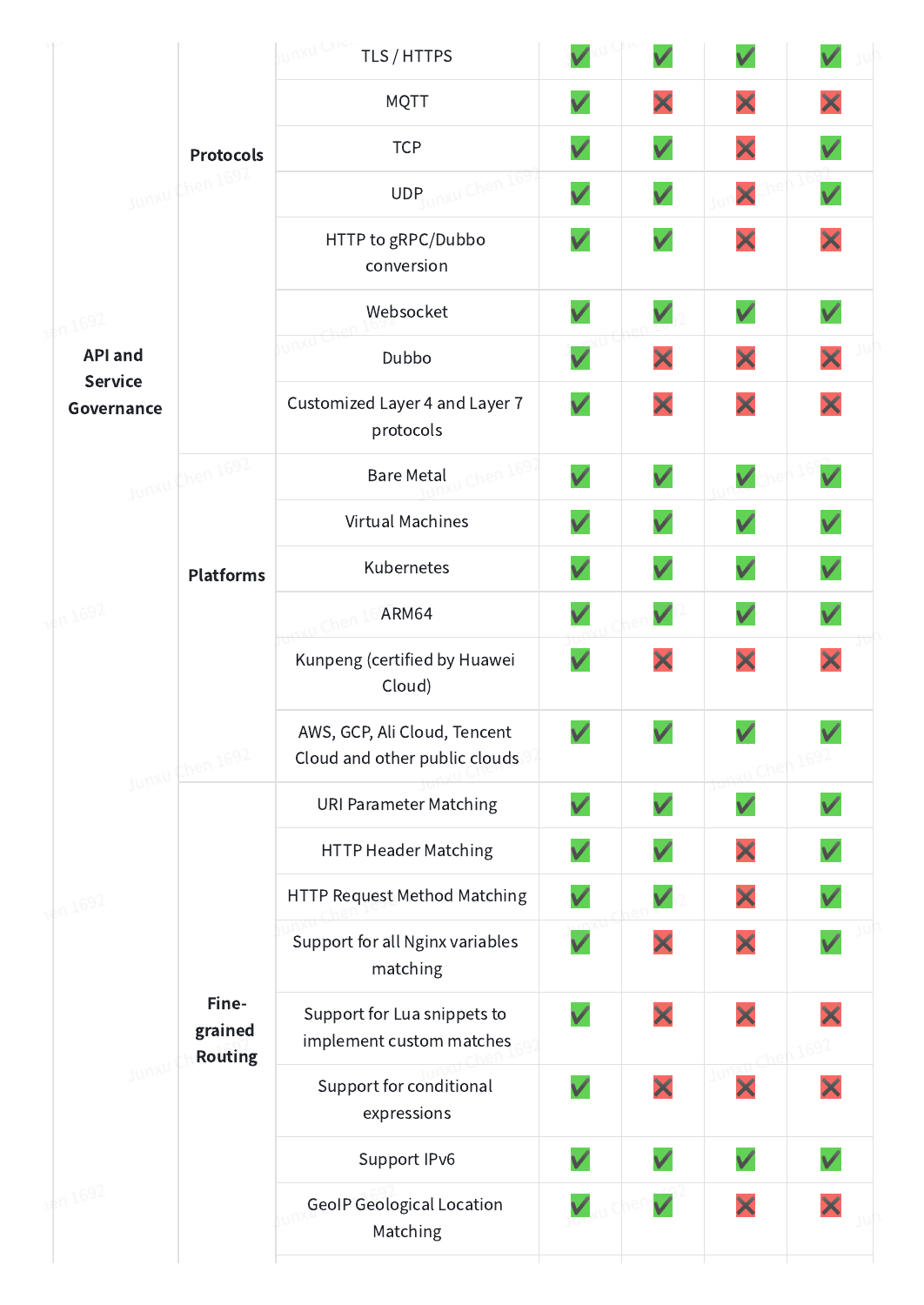|          |        |                                  | Routing Time To Live (TTL)                             |              | ×            | X            |              |
|----------|--------|----------------------------------|--------------------------------------------------------|--------------|--------------|--------------|--------------|
|          |        |                                  | <b>Priority Matching</b>                               | $\checkmark$ | $\checkmark$ | $\checkmark$ |              |
|          |        |                                  | Round Robin                                            | $\checkmark$ | $\checkmark$ | $\checkmark$ | $\checkmark$ |
|          |        | Junxu Chen 1692                  | Weighted Round Robin                                   | $\checkmark$ | $\checkmark$ | $\checkmark$ | $\checkmark$ |
|          |        |                                  | Consistent Hash (Chash)                                | $\checkmark$ | $\checkmark$ | X            | $\checkmark$ |
|          |        | Load-                            | <b>Sticky Session</b>                                  | $\checkmark$ | $\checkmark$ | X            |              |
| 1¢n 1692 |        | <b>Balance</b>                   | <b>Least Connections</b>                               | $\checkmark$ | $\checkmark$ | X            | $\checkmark$ |
|          |        |                                  | <b>EWMA</b>                                            | $\checkmark$ | ×            | ×            | X            |
|          |        | 169'                             | Support for custom load<br>balancing algorithms        | V            | ×            | $\checkmark$ |              |
|          | Junxul | We                               | <b>URI Rewrite</b>                                     | $\checkmark$ | $\checkmark$ | $\checkmark$ |              |
| 1en 1692 |        | <b>Rewrite</b><br><b>Request</b> | Add, modify and delete HTTP<br>request headers         | $\checkmark$ | $\checkmark$ | $\checkmark$ |              |
|          |        |                                  | Support 301 and 302<br>Redirection                     |              |              | $\checkmark$ |              |
|          |        |                                  | Force a jump to HTTPS                                  |              | $\checkmark$ | X            |              |
|          |        | <b>Rewrite</b>                   | Add, modify and delete HTTP<br>response headers        | $\checkmark$ |              | $\checkmark$ |              |
|          | Junxu  | Response                         | Modify HTTP response code                              | $\checkmark$ | $\checkmark$ | $\checkmark$ |              |
|          |        |                                  | Modify response body                                   | $\checkmark$ | $\checkmark$ | $\checkmark$ | $\checkmark$ |
| 1¢n 1692 |        |                                  | Default ETCD and support for<br><b>ETCD clustering</b> |              | X            | ×            |              |
|          |        | <b>Service</b>                   | Consul                                                 | $\checkmark$ | X            | X            |              |
|          |        | <b>Discovery</b><br>and          | Eureka                                                 |              | ×            | $\checkmark$ |              |
|          | Junxu  | Registrati<br>on                 | Nacos                                                  | $\checkmark$ | ×            | ×            | ×            |
|          |        |                                  | Redis                                                  | $\checkmark$ | ×            | X            | ×            |
| 1692     |        |                                  | Traffic Control/ Cluster Traffic<br>Control            | $\checkmark$ | $\checkmark$ | X            |              |
|          |        |                                  | Rate Limit                                             | $\checkmark$ | $\checkmark$ | ×            | $\checkmark$ |
|          |        |                                  |                                                        |              |              |              |              |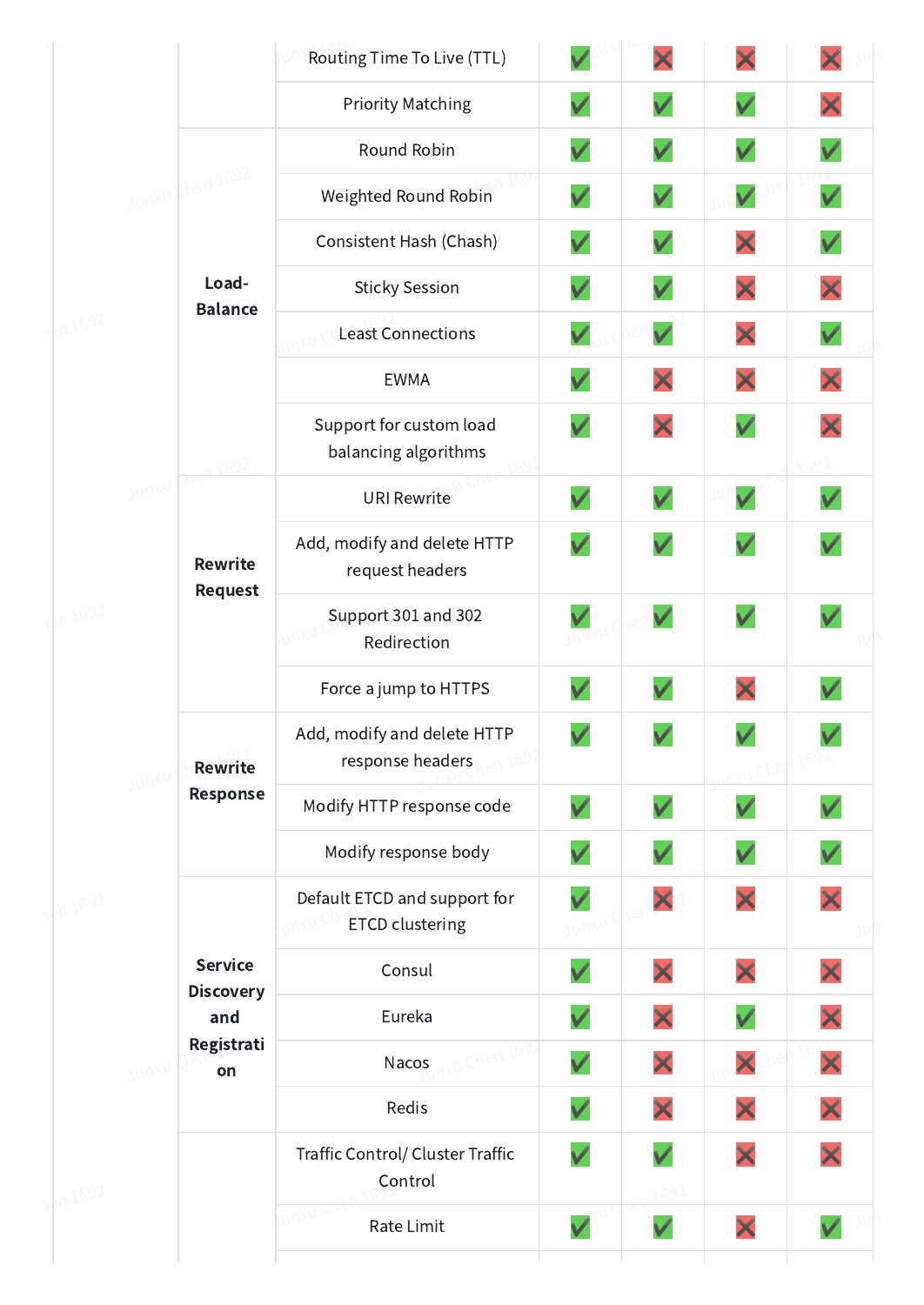|          |       |                                                 | <b>Concurrency Limit</b>                                   |              |              |              |              |
|----------|-------|-------------------------------------------------|------------------------------------------------------------|--------------|--------------|--------------|--------------|
|          |       | <b>Fault</b>                                    | Upstream Active Health Check                               | $\checkmark$ | $\checkmark$ | X            | X            |
|          |       | tolerance                                       | Upstream Passive Health Check                              | $\checkmark$ | $\checkmark$ | ×            | $\checkmark$ |
|          |       | and<br>downgra                                  | Service Meltdown                                           | $\checkmark$ | $\checkmark$ | $\checkmark$ | $\checkmark$ |
|          |       | ding                                            | Service Downgrade                                          | $\checkmark$ | $\checkmark$ | $\checkmark$ | ×            |
|          |       |                                                 | API Meltdown                                               | $\checkmark$ | $\checkmark$ | ×            | X            |
| 4n1692   |       |                                                 | Timeout                                                    |              | $\checkmark$ | $\checkmark$ | $\checkmark$ |
|          |       |                                                 | Grayscale Release                                          | $\checkmark$ | $\checkmark$ | ×            |              |
|          |       | <b>Traffic</b>                                  | <b>Blue-Green Release</b>                                  | $\checkmark$ | $\checkmark$ | X            | $\checkmark$ |
|          | Junxu | Control                                         | Traffic Mirroring                                          | $\checkmark$ | ×            | ×            | $\checkmark$ |
|          |       |                                                 | Fault Injection                                            | $\checkmark$ | ×            | ×            | ×            |
|          |       | <b>API</b><br>Managem<br>ent<br>Junxu Chen 1692 | Multi API Aggregation                                      | $\checkmark$ | ×            | ×            | ×            |
| 1692     |       |                                                 | Version Management                                         |              | ×            | ×            | X            |
|          |       |                                                 | Release and Abolish API                                    |              | ×            | ×            | X            |
|          |       |                                                 | Swagger and OpenAPI                                        | $\checkmark$ | X            | ×            |              |
|          |       |                                                 | Generate SDK and<br>documentation                          |              |              |              |              |
|          |       | <b>Plug-ins</b><br>Managem<br>ent               | Dynamically add, modify and<br>delete plug-ins             | $\checkmark$ | ×            | $\checkmark$ |              |
|          |       |                                                 | Plug-in orchestration (low code)                           | $\checkmark$ | ×            | ×            |              |
| 1¢n 1692 |       |                                                 | Support for writing custom<br>plug-ins in Lua, Java and Go |              | $\checkmark$ | X            |              |
|          |       |                                                 | <b>RBAC</b>                                                | $\checkmark$ | ×            | ×            | X            |
|          |       | Junxu Chen 1692                                 | Multi-tenant                                               | $\checkmark$ | ×            | ×            | ×            |
|          |       | <b>User</b>                                     | Multi-working partition                                    | $\checkmark$ | $\checkmark$ | X            | X            |
|          |       | Managem<br>ent                                  | SSL Certificate Management                                 |              |              | X            |              |
| 14n 1692 |       |                                                 | Control access with Admin API<br>Key and IP restrictions   | Junxu L      | X            | ×            |              |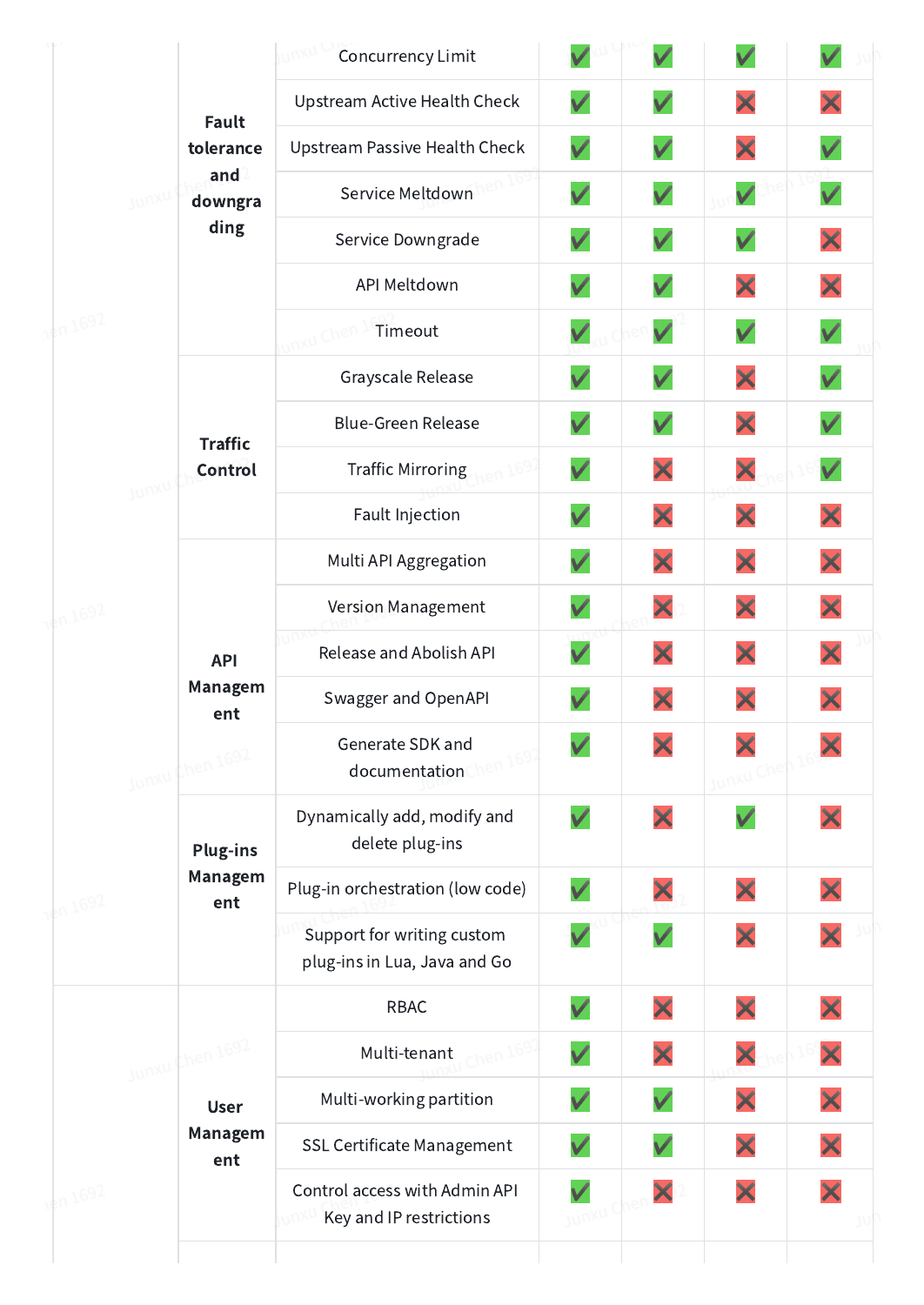|                     |                                | unxu che<br>mTLS                          |                    |              | $\checkmark$          |                    |
|---------------------|--------------------------------|-------------------------------------------|--------------------|--------------|-----------------------|--------------------|
| <b>Security</b>     | Communi<br>cation<br>Encryptio | Automatic rotation of SSL<br>certificates | $\checkmark$       | $\checkmark$ | X                     |                    |
|                     | Junxu Chen 109.                | <b>Supports GmSSL</b><br>Junxu Chen 169   | $\checkmark$       | ×            | X                     | X                  |
|                     |                                | IP Blacklist and Whitelist                | $\checkmark$       | $\checkmark$ | ×                     | $\checkmark$       |
|                     | <b>Attack</b>                  | URI Blacklist and Whitelist               | $\checkmark$       | $\checkmark$ | X                     | X                  |
| 180 1692            | Preventio                      | Anti-ReDOS attacks                        |                    | ×            | ×                     | X                  |
|                     | $\mathsf{n}$                   | Anti-Replay Attack                        | $\checkmark$       | ×            | ×                     | X                  |
|                     |                                | key-auth                                  | $\checkmark$       | $\checkmark$ | ×                     | X                  |
|                     | Junxu Chen 1692                | basic-auth                                | $\checkmark$       | $\checkmark$ | ×                     | $\checkmark$       |
|                     |                                | <b>JWT</b>                                |                    | $\checkmark$ | ×                     | X                  |
| 187 1692            | <b>Authentic</b><br>ation      | API Signature Verification<br>(HMAC)      |                    | $\checkmark$ | ×                     | X                  |
|                     |                                | unxu Cher<br>OAuth2                       |                    |              | ×                     |                    |
|                     |                                | <b>SSO</b>                                |                    | $\checkmark$ | ×                     |                    |
|                     |                                | Auth0, Okta, etc.                         |                    | $\checkmark$ | $\blacktriangleright$ | X                  |
| Junxu               | <b>Metrics</b>                 | Prometheus                                |                    | $\checkmark$ | ×                     |                    |
|                     |                                | SkyWalking                                |                    | ×            | $\checkmark$          | ×                  |
|                     | <b>Tracing</b>                 | Zipkin                                    | $\checkmark$       | $\checkmark$ | $\checkmark$          |                    |
| <b>Observabilit</b> |                                | OpenTracing                               |                    | $\checkmark$ | $\checkmark$          | ×                  |
| У                   |                                | Kakfa                                     | $\checkmark$       | $\checkmark$ | X                     |                    |
|                     | Logs                           | HTTP Logger                               | V                  | ×            | ×                     | $\checkmark$       |
|                     | Junxu Chen 165                 | <b>TCP Logger</b>                         | $\checkmark$       | ×            | X                     | $\checkmark$       |
|                     |                                | <b>UDP Logger</b>                         | V                  | ×            | ×                     | X                  |
|                     | <b>QPS</b>                     | Single Core Performance                   | Extreme<br>ly High | <b>High</b>  | Low                   | Extremel<br>y High |
| 4n1692              | Latency                        | Minimum latency per request               | Excellen<br>t      | Moderat<br>e | Low                   | <b>Excellent</b>   |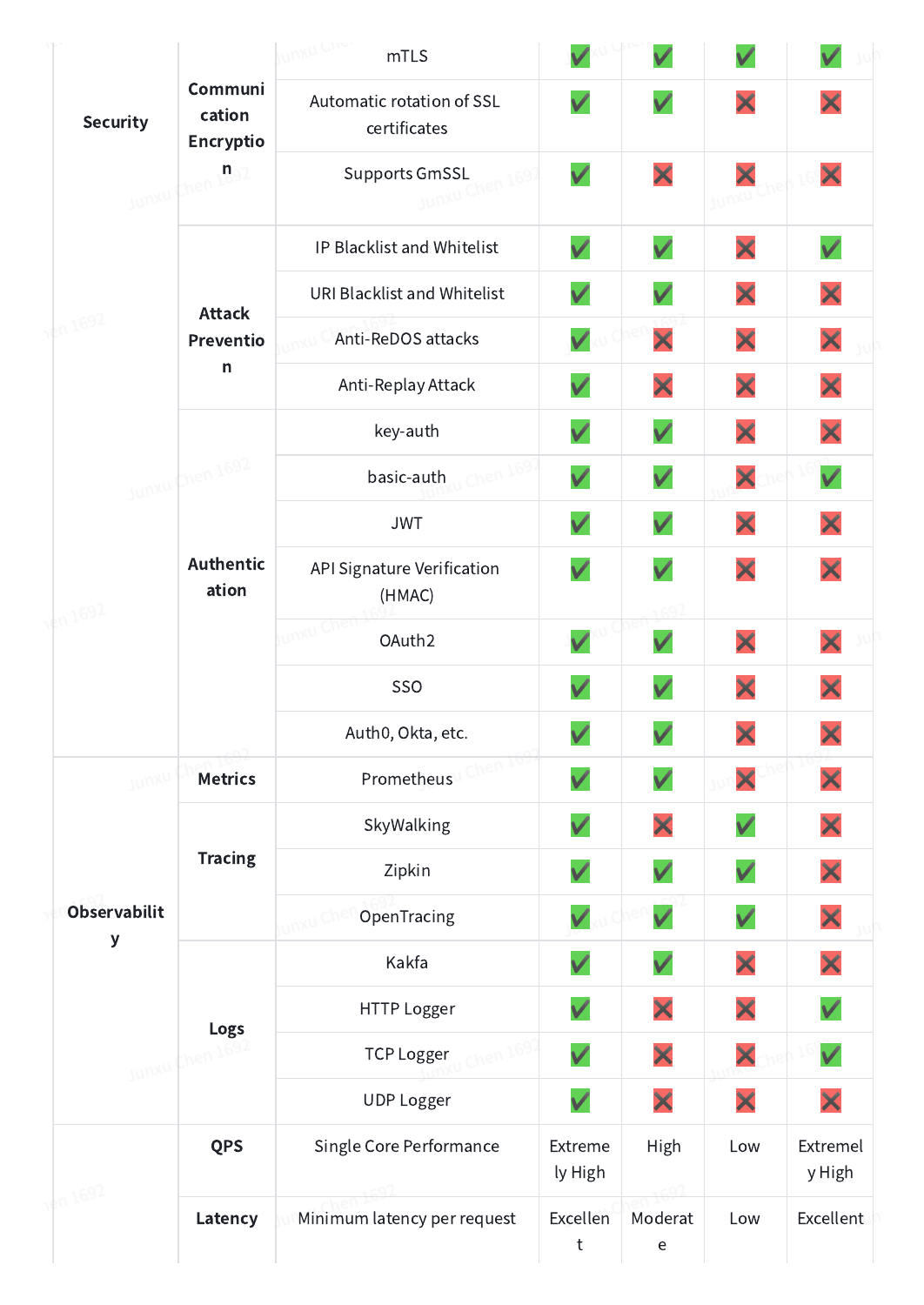| <b>Cluster and</b><br><b>High</b> | Deploym                                      | Data plane stateless                                                  | $\checkmark$                | $\checkmark$ |   |              |  |
|-----------------------------------|----------------------------------------------|-----------------------------------------------------------------------|-----------------------------|--------------|---|--------------|--|
| Availability                      | ent                                          | Supports Cluster as<br><b>Configuration Center</b>                    | $\checkmark$                | X            | X | X            |  |
|                                   | Junxu Chen 1692<br>Cluster<br><b>Managem</b> | Supports configuration and<br>management of multiple<br>clusters      | $\checkmark$                | X            | X | X            |  |
| $kn$ 1692                         | ent                                          | Supports isolation of<br>permissions between different<br>clusters    | $\checkmark$<br>Junxu Chen. |              | X | X            |  |
|                                   |                                              | Global deployment, cross-<br>gateway cluster collaboration            | $\checkmark$                | X            | X |              |  |
| Junxu<br>kn 1692                  | Multi-<br>Layer                              | Automatic selection of optimal<br>paths under topological<br>networks | $\checkmark$                | X            |   | X            |  |
|                                   | <b>Network</b>                               | Customized plugins under<br>multiplayer networks                      | $\checkmark$                |              | X |              |  |
|                                   |                                              | Separate deployment with<br>native open source version<br>support     | $\checkmark$                | X            | X | X            |  |
|                                   | <b>Dynamic</b><br>and hot<br>updates         | All changes are hot updated and<br>take effect in real time           |                             |              |   |              |  |
|                                   |                                              | Plug-in hot updates                                                   | $\checkmark$                | X            |   |              |  |
|                                   |                                              | Hot update of the program itself                                      | $\checkmark$                |              |   |              |  |
|                                   | <b>CLI</b>                                   | <b>Command Line Tools</b>                                             | $\checkmark$                |              | X |              |  |
|                                   | Admin<br><b>API</b>                          | Use REST API for control and<br>easy integration                      | $\checkmark$                | $\checkmark$ | X | X            |  |
|                                   | <b>Single</b><br><b>Node</b>                 | Use yaml file to define all rules                                     | $\checkmark$                | $\checkmark$ |   |              |  |
|                                   | <b>Rollback</b>                              | Supports unlimited rollback of<br>operations                          | $\checkmark$                | X            | X | X            |  |
| <b>Operations</b>                 | Helm<br>charts                               | Easier O&M under k8s                                                  | $\checkmark$                |              | X | $\checkmark$ |  |
| and<br>Maintenance                | Global                                       | Simplify operations                                                   | V                           |              |   | X            |  |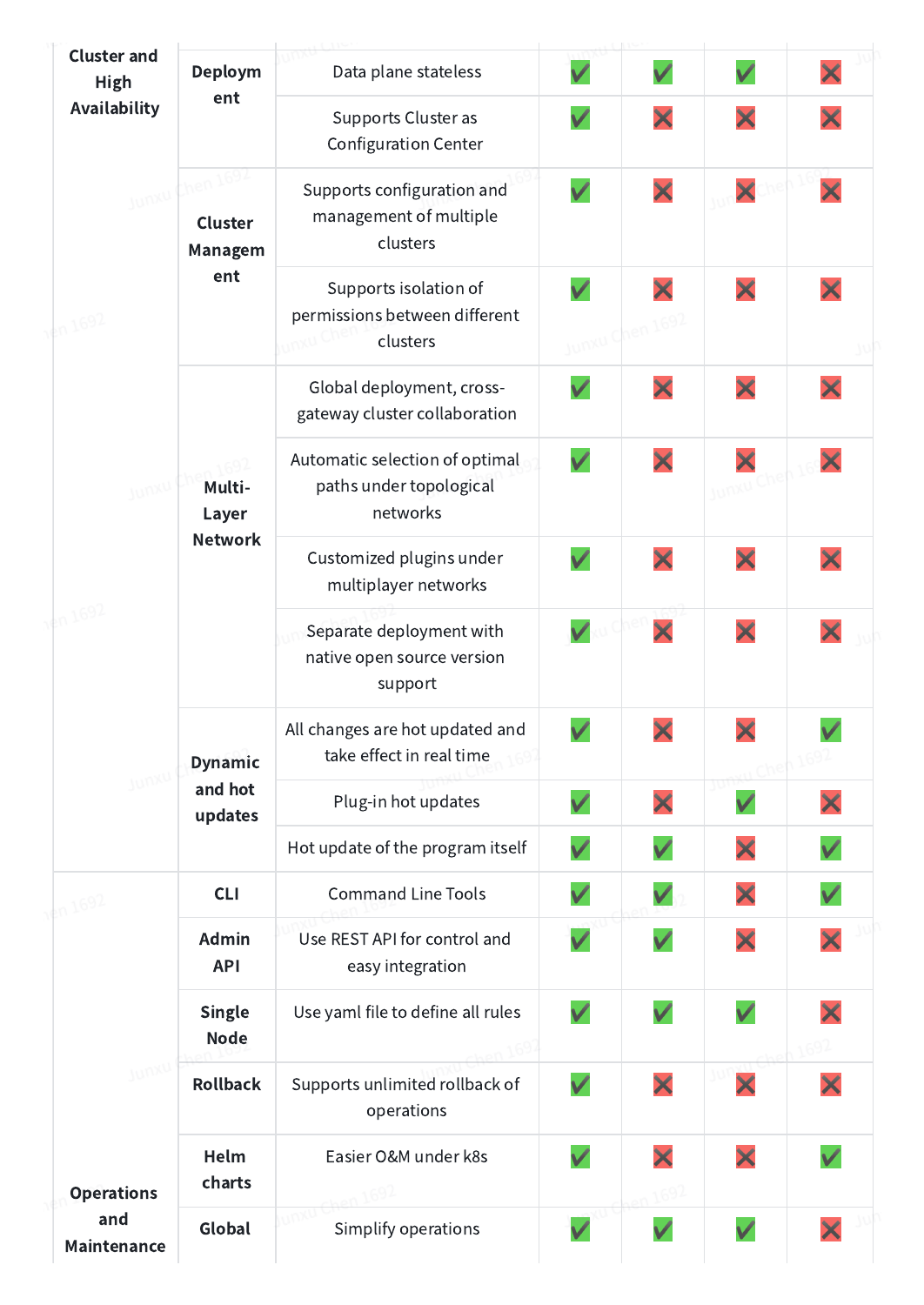|        |            | <b>Plug-ins</b>                     | <b>DKU CITO</b>                                                 |              |              |              |   |
|--------|------------|-------------------------------------|-----------------------------------------------------------------|--------------|--------------|--------------|---|
|        |            | Health                              | Versioning and operational<br>monitoring of data plane nodes    | $\checkmark$ | $\checkmark$ | $\checkmark$ |   |
|        | Junxu Chen | <b>Check</b>                        | Provides configuration center<br>status and version information | $\checkmark$ | $\checkmark$ |              |   |
|        |            |                                     | Node load status monitoring                                     | $\checkmark$ | $\checkmark$ | ×            | X |
|        |            | <b>Service</b><br>Observab<br>ility | Service Invocation Topology                                     | $\checkmark$ | $\checkmark$ | X            | X |
| n 1692 |            |                                     | Data Throughput                                                 |              | $\checkmark$ | $\checkmark$ | X |
|        |            | Junxu Chen 1692                     | Response time statistics                                        | $\checkmark$ | $\checkmark$ | $\checkmark$ | × |
|        |            |                                     | Upstream response time<br>statistics                            | $\checkmark$ |              |              |   |
|        |            |                                     | <b>Status Code Statistics</b>                                   | $\checkmark$ | $\checkmark$ |              |   |
|        |            |                                     | API call statistics                                             |              |              | X            |   |

unxu Chen <sup>1</sup>Chart 1-1 API7 Features  $\mathbb{R}^{687}$ 

# 1.5 Feature Highlights

#### 1. API Full Lifecycle Management

It covers API design, creation, testing, deployment, management, operation and maintenance, and offline phases, which can further help enterprises optimize API management process and increase enterprise value. With OpenAPI 3.0 standard, you can easily import and export APIs and generate documents to make more use of API capabilities.

#### 2. Multi-tenant Capability (multiple workspaces)

API7 supports project isolation through work partitions to support multi-tenant capability. Combined with user system and permission management, different users have different permissions for resources under different work partitions, allowing for fine-grained permission control of resources. control of resources.

#### 3. Multi-Protocol Conversion

Since API7 supports communication protocols such as Dubbo, gRPC, and MQTT, API7 supports unified exposure of RESTful APIs to the outside world, reducing internal service protocol transformation.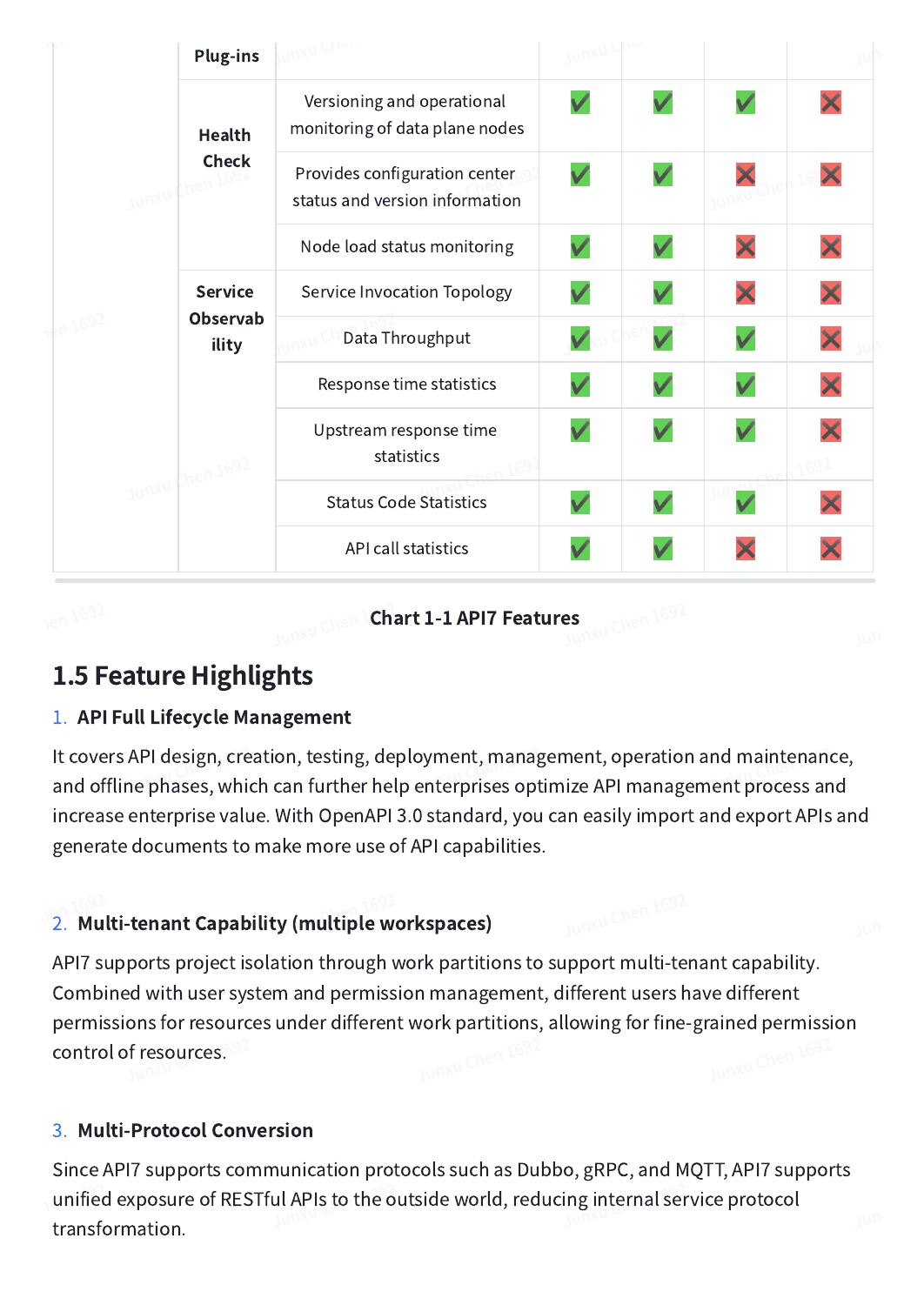#### 4. Full Dynamic Capability

With the fully dynamic capability of API gateway, from gateway configuration to plug-in modification, it can take effect in real time without restarting the service, avoiding service interruptions that affect business traffic and produce unpredictable results. In addition, API7 also supports dynamic loading of SSL certificates.

#### 5. Custom Plug-ins

API7 has more than 50 plug-ins built in, which can be used in combination to meet most gateway requirements.

With the unique low-code capability of the API7, you can combine plug-ins by drawing flowcharts to achieve a more advanced way of using plug-ins. If existing plug-ins do not meet your specific needs, customized plug-ins written in Lua is also supported by API7. Customized plug-ins can be used at all stages from request entry to response return, such as init, rewrite, access, balancer, header filter, body filter, log, etc.

# **6. Analysis and Monitoring** Chen 169<sup>6</sup>

API7 integrates with Prometheus to obtain detailed API call data, including but not limited to access sources, success rates, top-95 values, top-99 values, success/failure response code distributions, QPS, and other metrics.

#### 7. Dashboard

API7 has built-in dashboard control panel and ManagerAPI. Dashboard control panel facilitates users to configure rules through visual panel. ManagerAPI facilitates users to use automation tools or integrate into internal business to control gateway nodes.

# 2 . Feature Introduction

# 2.1 Plug-ins

API7 has more than 50 built-in common plug-ins, covering authentication, security protection, traffic control, analysis and monitoring, request/response conversion and many other categories. Some popular plug-ins are listed in the chart below.  $\frac{169}{25}$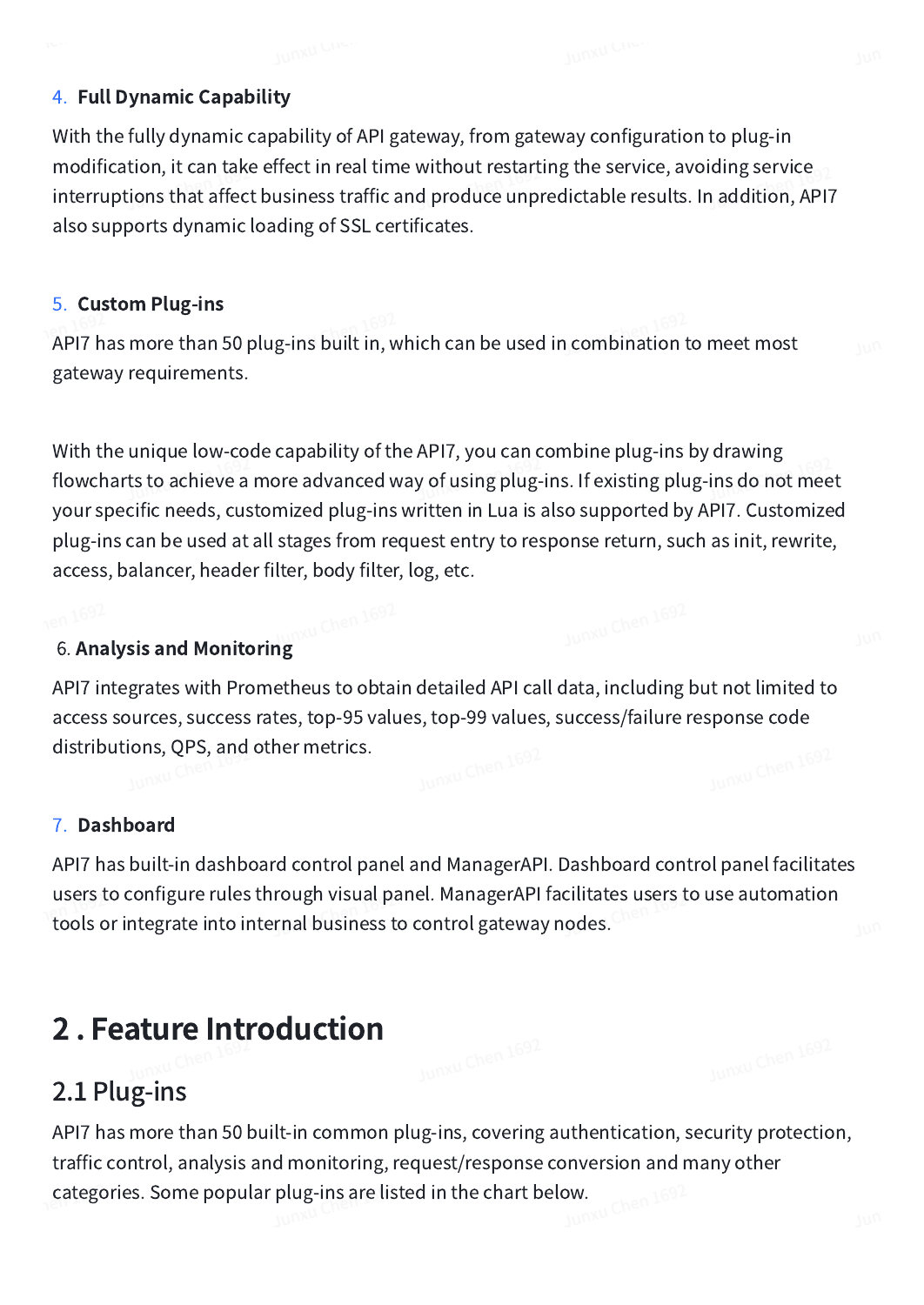| Categorie<br>S            | <b>Plug-in Name</b>         | <b>Function</b>                                                                                                                                                                                                                                                              | <b>Scenario</b>          |
|---------------------------|-----------------------------|------------------------------------------------------------------------------------------------------------------------------------------------------------------------------------------------------------------------------------------------------------------------------|--------------------------|
|                           |                             | Authentication plug-in can effectively protect Route, Service from illegal, unprivileged access.                                                                                                                                                                             |                          |
|                           | authz-keycloak              | When the plug-in is enabled, API7 will support<br>working with KeyCloak authentication service to<br>complete identity authentication.                                                                                                                                       |                          |
|                           | basic-auth                  | When the plug-in is enabled, the client needs to use<br>the correct account and password when accessing.                                                                                                                                                                     |                          |
| <b>Authentic</b><br>ation | hmac-auth<br>w Chen         | When the plug-in is enabled, in addition to verifying<br>the validity of the client's identity, its end request<br>parameters will also be signed and verified to avoid<br>parameter tampering or secondary access (replay<br>attack).                                       | Identity<br>Verification |
|                           | jwt-auth                    | When the plug-in is enabled, JSON Web Token will be<br>used for validity verification, and the client needs to<br>add the correct Token content to the HTTP request<br>header when accessing.                                                                                |                          |
|                           | key-auth                    | When the plug-in is enabled, the client needs to carry<br>the correct key in the request header or query string<br>when accessing the resource.                                                                                                                              |                          |
|                           | wolf-rbac<br>ku Chen<br>JUN | With this plug-in enabled, the gateway will support<br>wolf-based authentication and authorization<br>features.                                                                                                                                                              |                          |
|                           | openid-connect              | When the plug-in is enabled, the gateway will support<br>authentication and token introspection.                                                                                                                                                                             |                          |
| w<br><b>Safety</b>        | api-breaker                 | After enabling this plug-in, the gateway will<br>determine whether the upstream is abnormal<br>according to the configuration, and if it is abnormal, it<br>will directly return the preset error code and no<br>longer access the upstream for a certain period of<br>time. | Meltdown                 |
|                           | consumer-<br>restriction    | When this plug-in is enabled, if whitelist is set,<br>consumers outside the whitelist will be denied<br>requests by the gateway; if blacklist is set, consumers<br>inside the blacklist will be denied requests by the<br>gateway.                                           |                          |
|                           | cors                        | Support browser requests to the service by enabling                                                                                                                                                                                                                          |                          |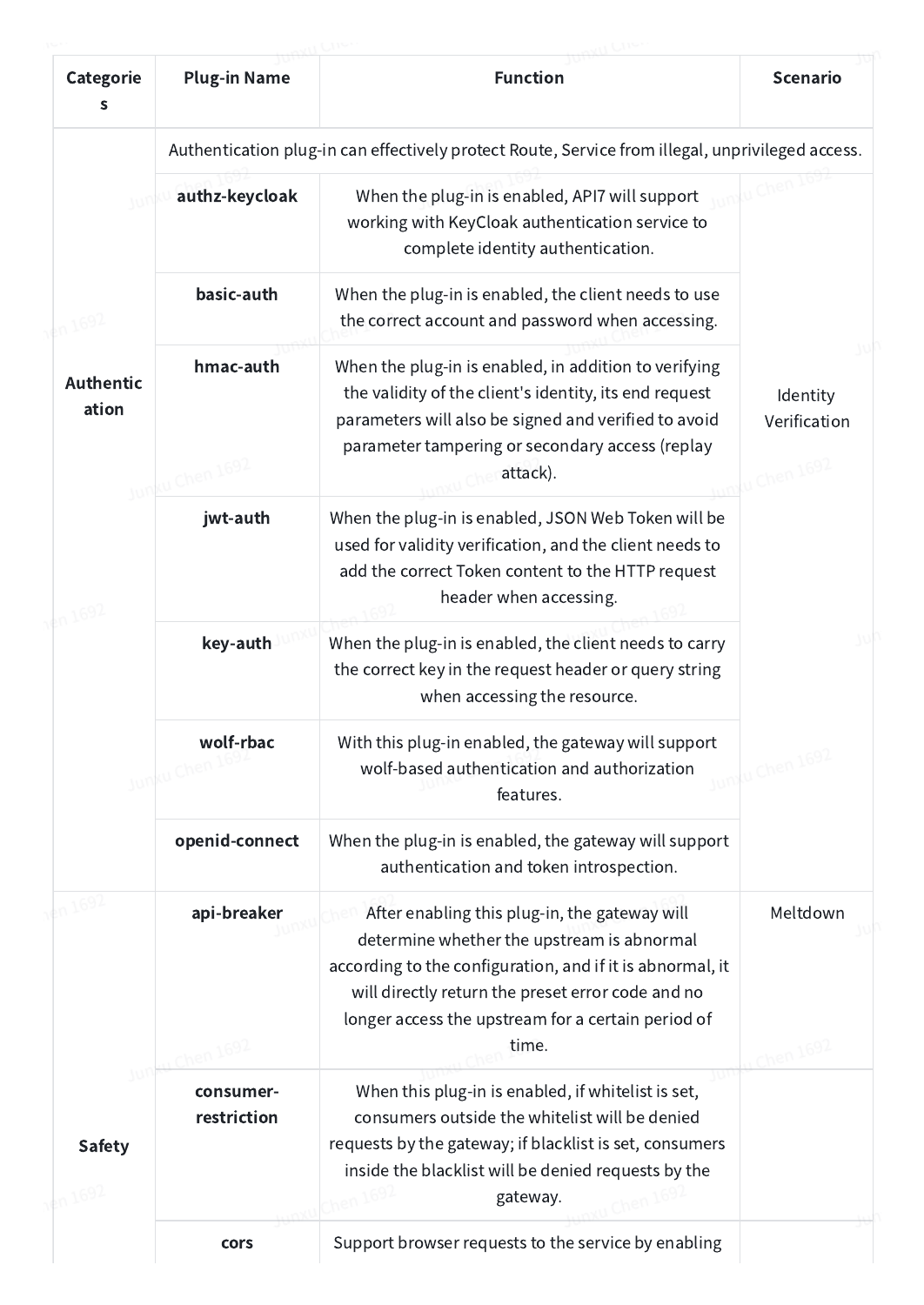|                           |                                 | the CORS plug-in.                                                                                                                                                                                 |                              |
|---------------------------|---------------------------------|---------------------------------------------------------------------------------------------------------------------------------------------------------------------------------------------------|------------------------------|
|                           | fault-injection<br>(u Chen 169) | When the fault injection plug-in is enabled, it will<br>return the specified HTTP status code and response<br>content directly to the incoming request for service<br>maintenance purposes.       | Fault Injection<br>Chen 1692 |
|                           | ip-restriction                  | Restrict access to services by whitelisting or<br>blacklisting IP addresses, setting single or multiple<br>addresses, or setting IP ranges in a CIDR fashion.                                     |                              |
|                           | referer-restriction             | When the plug-in is enabled, the Referer information<br>in the request header is used to determine if the<br>request needs to be restricted.                                                      |                              |
|                           | request-<br>validation          | When the gateway forwards the request upstream,<br>the plug-in uses JSONSchema to validate the request<br>header against the request body, and requests that<br>fail the validation are rejected. |                              |
|                           | uri-blocker                     | When the plug-in is enabled, the gateway will return<br>the specified status code when the request path<br>matches the preset rule.                                                               |                              |
|                           | limit-conn                      | Enabling this plug-in will limit the number of<br>concurrent requests.                                                                                                                            |                              |
| <b>Traffic</b><br>Control | limit-count<br>Junku Chen 1692  | With this plug-in enabled, requests that exceed a<br>preset value within a fixed time window will be<br>rejected.                                                                                 | Flow and Rate<br>limit       |
|                           | limit-req                       | When enabled, the plug-in will use the Leaky Bucket<br>algorithm to limit the request rate.                                                                                                       |                              |
| n1692                     | traffic-split                   | The plug-in allows us to dynamically control the ratio<br>of traffic directed to different upstream services.                                                                                     | Grayscale                    |
| <b>Serverless</b>         |                                 | The Serverless plug-in dynamically executes Lua code in the gateway access phase to enable<br>the execution of FaaS functions in a serviceless environment.                                       |                              |
| w                         | serverless-post-<br>function    | The functions configured in this plug-in will be run<br>before other plug-ins.                                                                                                                    |                              |
|                           | serverless-pre-<br>function     | The functions configured in this plug-in will be run<br>after other plug-ins.                                                                                                                     |                              |
|                           | error-log-logger                | The plug-in will push the contents of the error.log file                                                                                                                                          |                              |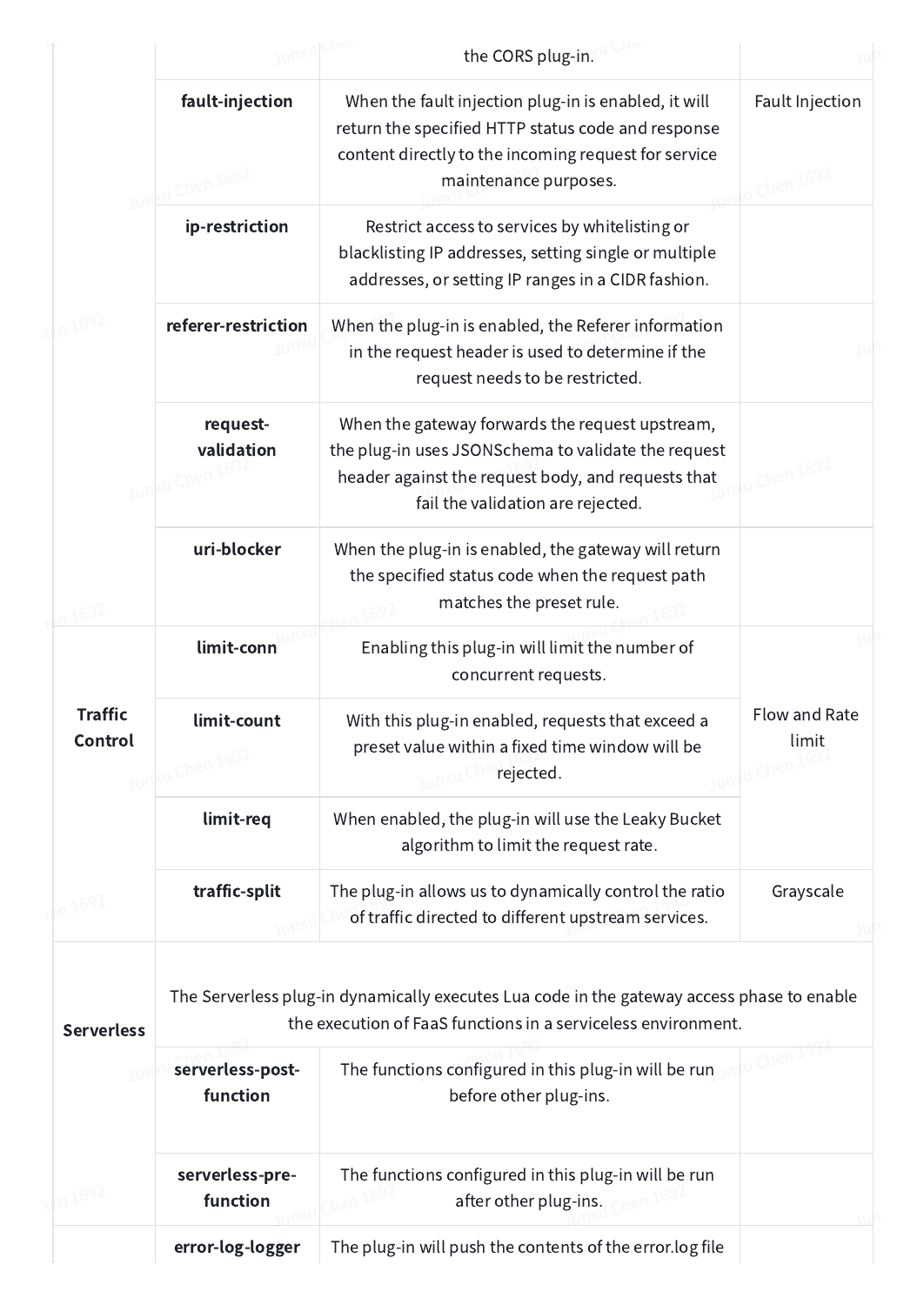|                          |                | generated by the gateway to the specified server<br>using TCP protocol.                                                                                                                                                                                                                              |  |
|--------------------------|----------------|------------------------------------------------------------------------------------------------------------------------------------------------------------------------------------------------------------------------------------------------------------------------------------------------------|--|
|                          | http-logger    | This plug-in is used to send request data, response<br>data, and contextual information to the HTTP server.                                                                                                                                                                                          |  |
|                          | kafka-logger   | The plug-in will send the log data to Kafka.                                                                                                                                                                                                                                                         |  |
|                          | prometheus     | The plug-in will expose the relevant metrics of the<br>gateway in Prometheus' data format.                                                                                                                                                                                                           |  |
| <b>Observabi</b><br>lity | request-id     | The plug-in will add a request-id request header to<br>each request processed by the gateway to identify the<br>API request.                                                                                                                                                                         |  |
|                          | skywalking     | SkyWalking is an observability analysis platform, and<br>this plug-in will proactively report data to SkyWalking<br>so that we can easily view the status of the gateway<br>through SkyWalking.                                                                                                      |  |
|                          | sls-logger     | This plug-in is used to send request data, response<br>data and contextual information to AliCloud SLS<br>logging service.                                                                                                                                                                           |  |
|                          | syslog         | This plug-in is used to send request data, response<br>data, and contextual information to Syslog.                                                                                                                                                                                                   |  |
|                          | tcp-logger     | This plug-in is used to send access-log data as TCP to<br>the specified server                                                                                                                                                                                                                       |  |
|                          | udp-logger     | This plug-in is used to send access-log data to the<br>specified server as UDP. Since UDP does not require<br>three handshakes, it is efficient and has good real-<br>time transmission.                                                                                                             |  |
|                          | zipkin         | The plug-in will report gateway timing and trace data<br>to Zipkin, including but not limited to TraceID, node<br>information, request information, latency, etc. This<br>can help us locate problems encountered with the<br>gateway through Zipkin.                                                |  |
|                          | batch-requests | The plug-in will support the use of Pipeline form to<br>receive multiple requests and send them to the<br>corresponding upstream service, whose response<br>content is a combination of the response content of<br>multiple requests. This is useful when a client wants<br>to access multiple APIs. |  |
|                          | grpc-transcode | The plug-in will support sending RESTful API requests                                                                                                                                                                                                                                                |  |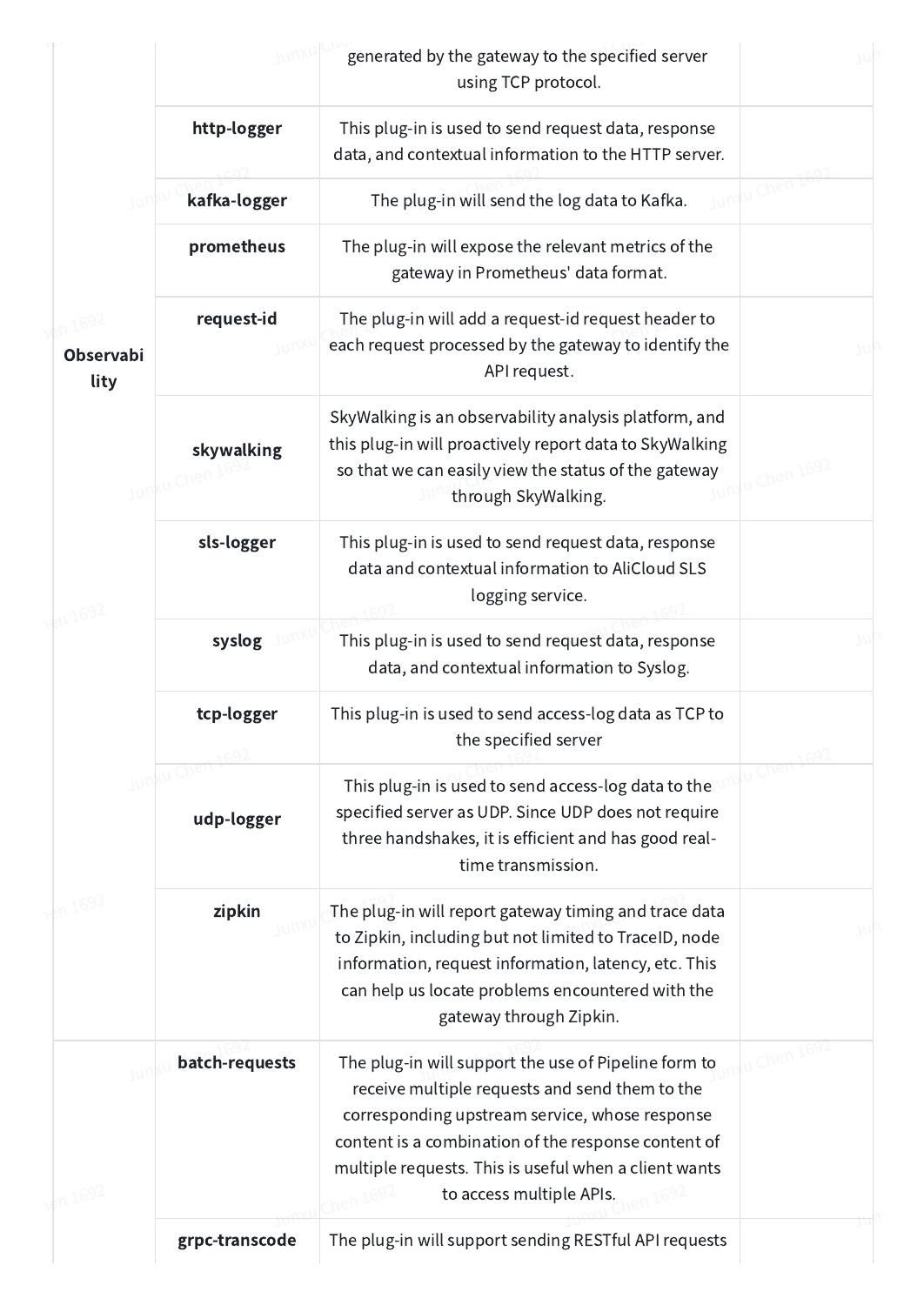|               |                                | to the gRPC upstream service.                                                                                                                                                                                                                                                                                                                                                                                                                |                 |
|---------------|--------------------------------|----------------------------------------------------------------------------------------------------------------------------------------------------------------------------------------------------------------------------------------------------------------------------------------------------------------------------------------------------------------------------------------------------------------------------------------------|-----------------|
| <b>Others</b> | proxy-cache<br>Junku Chen 1692 | The plug-in will support caching upstream service<br>response content, when the content requested by the<br>client already exists in the cache, the content will be<br>returned directly from the cache, without the need to<br>request the upstream service again. This will<br>effectively reduce the pressure on the upstream<br>service. In addition, when the upstream node fails, it<br>can also temporarily return the cached content | u Chen 1692     |
| ln 1692       |                                | without returning the error page to improve the user<br>experience.                                                                                                                                                                                                                                                                                                                                                                          |                 |
|               | proxy-mirror                   | The plug-in supports mirrored replication of requests<br>for better bypassed request analysis.                                                                                                                                                                                                                                                                                                                                               |                 |
|               | proxy-rewrite<br>JUT           | Before the request sent by the client reaches the<br>upstream service, the plug-in will modify the request<br>according to the specified rules, including but not<br>limited to the request body, request header, request<br>path and other parameters.                                                                                                                                                                                      | hen $1692$      |
|               | response-rewrite               | Before the response from the upstream service<br>reaches the client, the plug-in will modify the<br>response content according to the specified rules,<br>including but not limited to the response body,<br>response header and other parameters.                                                                                                                                                                                           |                 |
|               | Junxu Chen 1692                | <b>Chart 2-1 API7 Plug-ins</b>                                                                                                                                                                                                                                                                                                                                                                                                               | Junxu Chen 1692 |

#### Chart 2-1 API7 Plug-ins

# 2.2 Authentication

API7 has built-in authentication authentication plug-ins such as key-auth, basic-auth, jwt-auth, etc. Taking HMAC plug-in as an example, API7 can work with AK/SK to encrypt the request parameters to ensure that the request has not been tampered with.

Request parameters such as Request Path, Request Query String, timestamp, and signature algorithm, are included in Request Header to avoid request tampering and replay attacks.

### 2.3 Grayscale Release

Routing is the core function of the API gateway, which is used to route and match requests passing through the API gateway and forward them to the corresponding upstream service.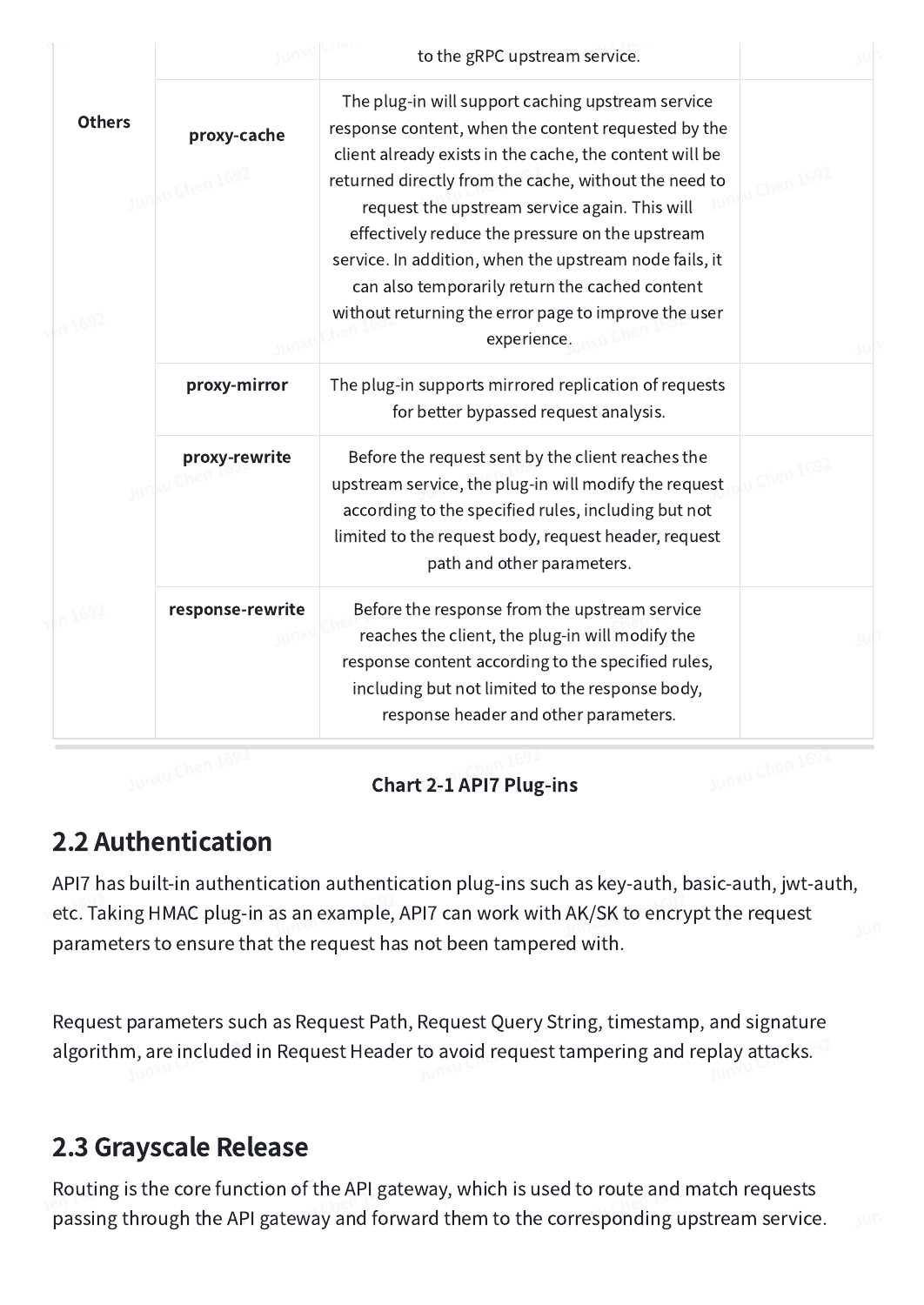When the upstream service finishes processing, the result is returned to the client. If a request does not match a route, the gateway will return a 404 status code because the route has not been published to the gateway or the route is not configured.

With API7's powerful routing capabilities, the need for grayscale publishing and blue-green deployment can also be realized so that enterprises can smoothly upgrade their services in a stable manner. In addition, when the API gateway forwards requests to upstream services, it will carry some HTTP request headers to mark that the traffic came from the gateway.

Take a grayscale release as an example: after starting a grayscale release, first start the new version of the service (application) and give it to testers to test the new version. If the test is OK, then a small amount of traffic can be switched to the new version, followed by a running status check of the new version and the collection of various data. When the new version is confirmed to be working well, then gradually switch more traffic to the new version. Until 100% of the traffic is switched to the new version, then the old version is shut down and the grayscale release is completed. If you find any problem with the new version during the grayscale release, you can immediately switch the traffic back to the old version, so that the negative impact will be kept to a minimum.



# 2.4 Service Governance

API7 has built-in service governance features such as flow and rate limiting, service meltdown, IP blacklist and whitelist, and fault isolation.

#### 1. Flow Limit and Rate Limit

API7 limits the flow and rate based on the Leaky Bucket algorithm, with three built-in limitcount, limit-req, and limit-conn plug-ins to limit the flow and rate: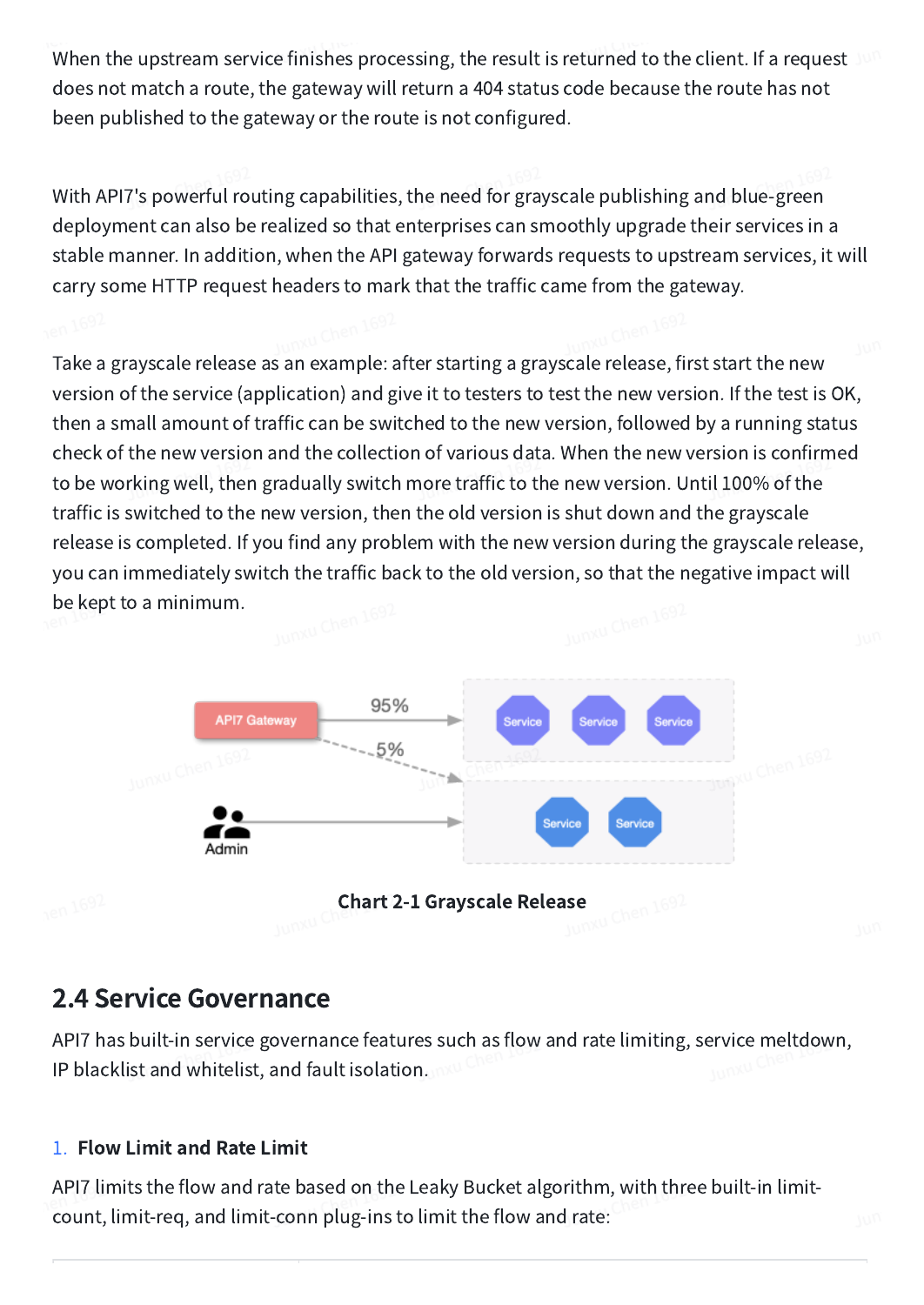| <b>Name</b>                                     | <b>Description</b>                                     |  |
|-------------------------------------------------|--------------------------------------------------------|--|
| rate limit based on fixed window<br>limit-count |                                                        |  |
| limit-req                                       | Request rate limit based on the leaky bucket principle |  |
| limit-conn                                      | Limit concurrent requests                              |  |

#### Chart 2-2 Flow Limit and Rate Limit Plug-ins

Take limit-req for example, which contains the following parameters:

| <b>Paramete</b><br>r | <b>Type</b> | <b>Required</b> | Range                                                                                         | <b>Description</b>                                                                                                                  |
|----------------------|-------------|-----------------|-----------------------------------------------------------------------------------------------|-------------------------------------------------------------------------------------------------------------------------------------|
| rate                 | integer     | Yes             | > 0                                                                                           | The maximum allowed request rate. Requests<br>greater than rate but less than rate + burst will be<br>delayed. The unit is seconds. |
| burst                | integer     | Yes             | $>= 0$                                                                                        | The rate of requests that are allowed to be delayed.                                                                                |
| key                  | string      | Yes             | remote_addr,<br>server_addr,h<br>ttp_x_real_ip,<br>http_x_forwar<br>ded_for,consu<br>mer_name | u Chen 169.<br>The keyword used to limit the request rate (request<br>count basis).                                                 |
| rejected_c<br>ode    | integer     | Yes             | $200 - 599$                                                                                   | This status code will be returned when the request<br>rate exceeds rate + burst. The default status code is<br>503.                 |

#### Chart 2-3 limit-req Plug-in Parameters

After creating the route through the control panel, bind the limit-req plug-in for it, assuming that the rate is set to 1, burst to 2, and rejected\_code to 503, which means that the rate per second is 1. When the rate exceeds 1 but is less than 3, the request will be delayed; when the rate exceeds 3, the request will be rejected and the rejected\_code will be returned, such as 503.

#### 2. IP blacklist and whitelist

API7 has a built-in IP blacklist and whitelist plug-in that allows administrators to set it through the control panel. By setting up a blacklist IP list or a whitelist IP list, you can control the access to resources of routes and services.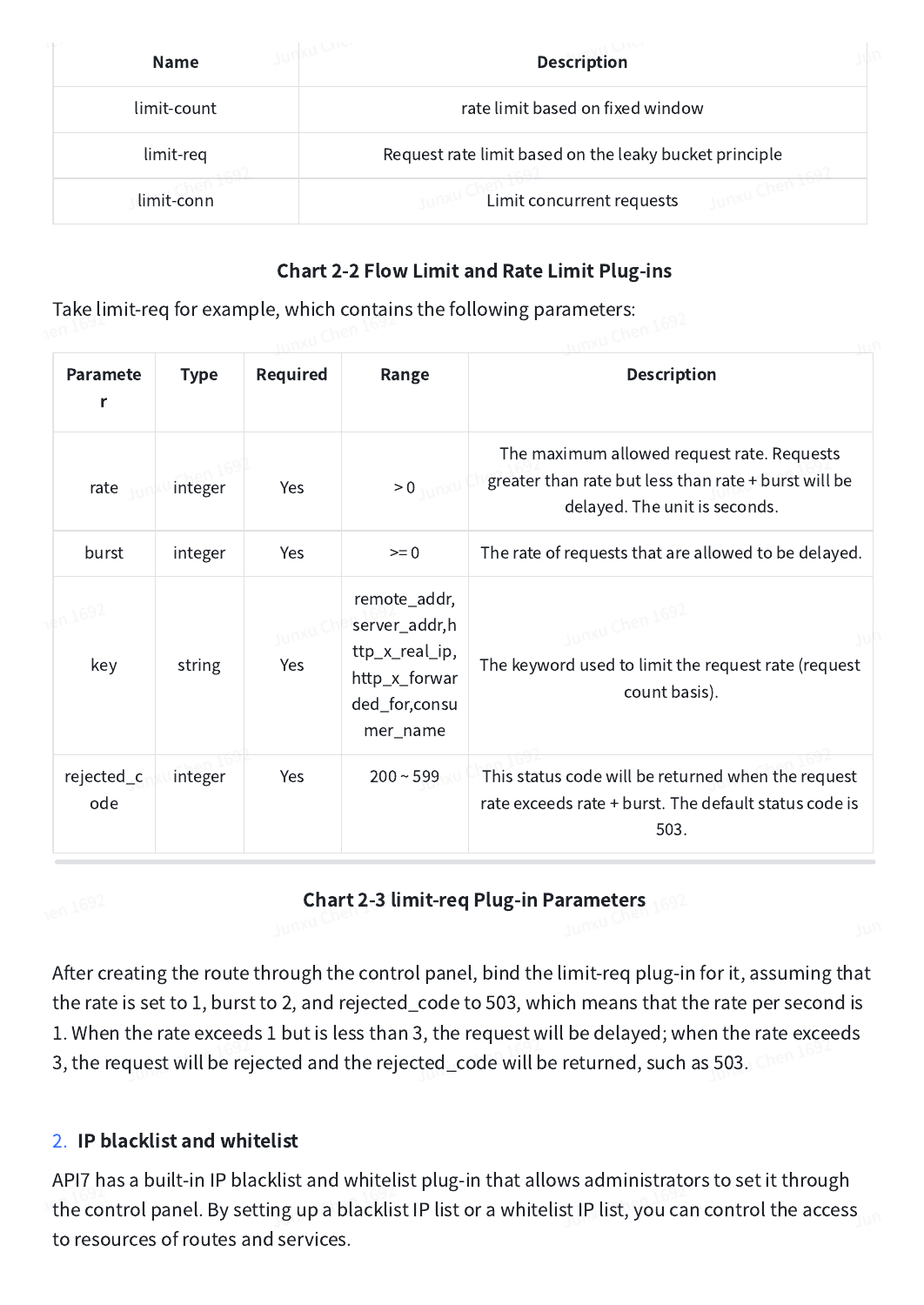#### 3. Meltdown

When a request arrives at the API gateway, there are 3 sorts of possibile outcomes:

- A normal request and a normal response.
- The request is normal and the response is abnormal.
- The request is abnormal.

When a large number of requests arrive, if the upstream service cannot respond to the requests in time and is in a blocking state, there will be a situation where the upstream service is defeated. As an API gateway, it should be able to detect and handle abnormal problems in time to avoid more serious problems. In this case, API gateway service degradation will come into play.

# 2.5 Log Auditing

API7 has a built-in log auditing module, which collects system security events, administrator operation records, system operation logs, system operation status and other kinds of information in the information system centrally, and then stores and manages them centrally in the form of logs in a unified format after normalization, filtering and consolidation, combining with rich log statistical summary and correlation analysis functions to realize comprehensive auditing of information system logs. Through post-event analysis and reporting system, administrators can easily and efficiently conduct targeted security audits on information systems; when encountering special security events or configuration failures, the log auditing system can help administrators conduct rapid configuration positioning and rollback. Only administrators with authority can perform operation rollback.

# 2.6 Refined Routing

API7 will triage the matched requests according to the preset weights and parameters.

#### 1. Triage by weight

The administrator creates each upstream object through the control panel, and during the configuration process, allows to set the weight value for each upstream service instance, if the value is 0, it means that no traffic is assigned to the example. In addition, upstream supports algorithms such as round robin polling with weight, chash, and exponentially weighted moving average (EWMA).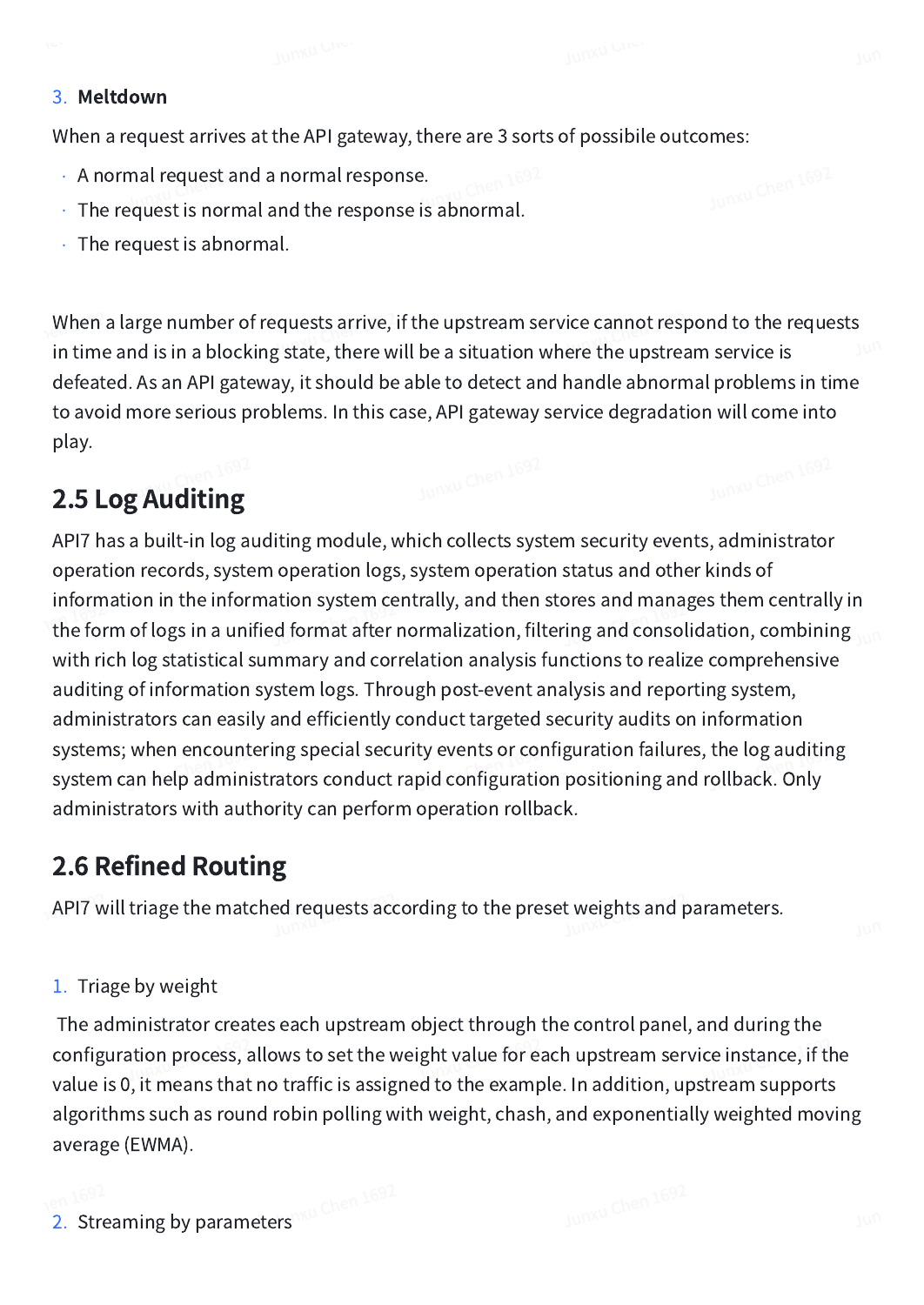The API gateway supports triage based on each parameter of the request and its value, for example:

| <b>Parameters</b>                                                | Value                                                                                                                                                                                                |  |
|------------------------------------------------------------------|------------------------------------------------------------------------------------------------------------------------------------------------------------------------------------------------------|--|
| Request Header<br>$kn$ 1692<br>Junxu Chen 1692                   | Junxu Chen I<br>Junxu Chen 1<br>"vars": [["http_user_agent", "~*", "android"]], // Whether<br>request header User-Agent matches android<br>"uri": "/hello",<br>Junxu Chen 1692<br>"upstream_id": "1" |  |
|                                                                  | }                                                                                                                                                                                                    |  |
| <b>Request Host</b><br>Junxu Chen 1692                           | $\{$<br>"hosts": ["www.my.com"], // Whether host matches "ww<br>w.my.com<br>Junxu Chen 1692<br>"uri": "/hello",<br>"upstream_id": "1"<br>}                                                           |  |
| Request Path<br>$\frac{1}{2}n 1692$<br>Junxu Chen 1692           | $\{$<br>"uri": "/hello", // Whether path matches "/hello"<br>"upstream_id": "1"<br>}                                                                                                                 |  |
| <b>Request Query String</b><br>Junxu Chen 1692<br><b>An 1692</b> | $\{$<br>"vars": [["arg_theme", "==", "light"]], // Whether theme in<br>query string matches light<br>"uri": "/hello",<br>"upstream_id": "1"<br>Junxu Chen 1692<br>}                                  |  |
| <b>Request Cookie</b>                                            | $\{$<br>"vars": [["cookie_token", "==", "1234"]], // Whether token<br>field in cookie matches "1234"                                                                                                 |  |
| Junxu Chen 1692                                                  | Junxu Chen 1692<br>"uri": "/hello",<br>"upstream_id": "1"<br>$\}$                                                                                                                                    |  |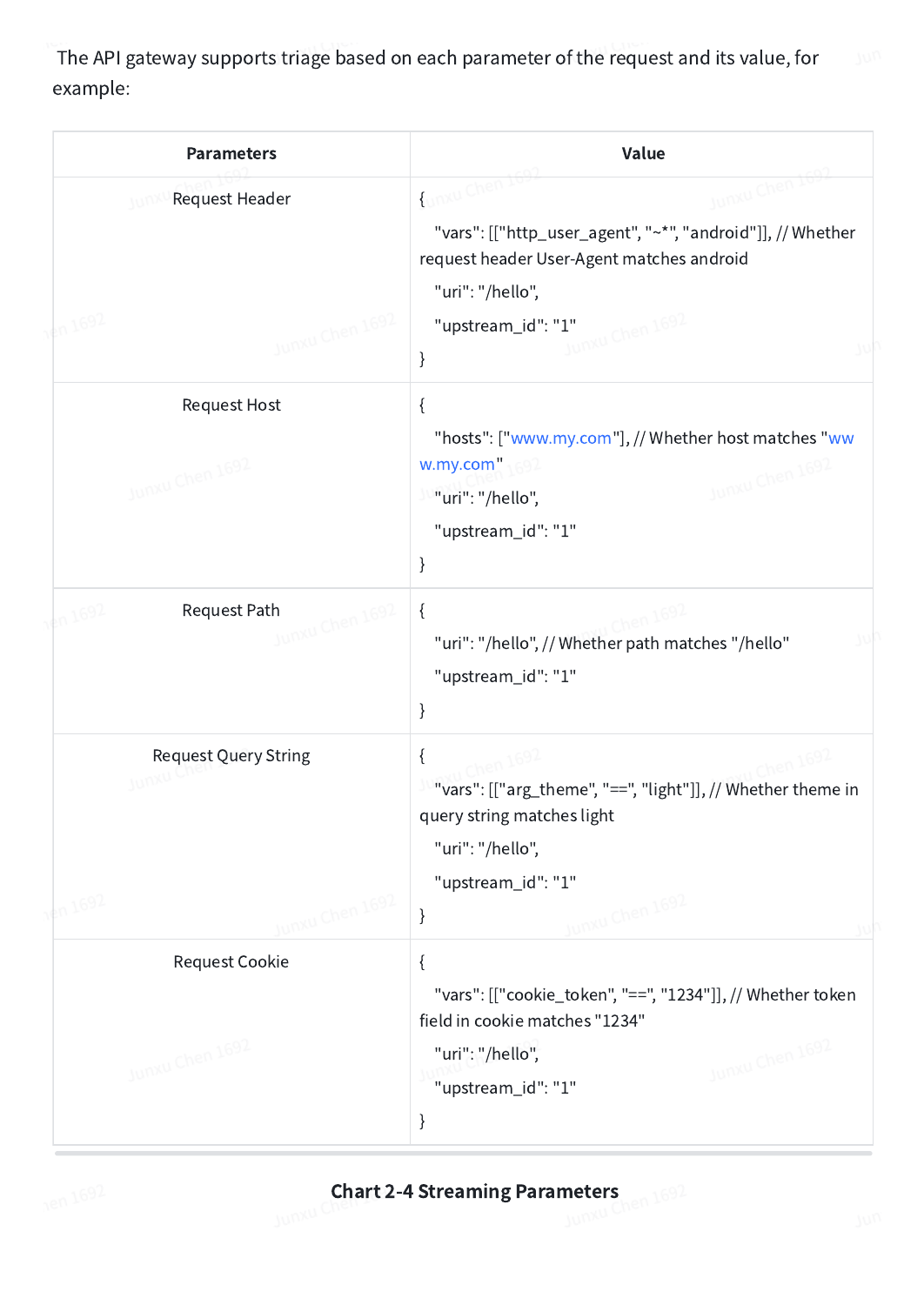When the request is matched with each parameter, the traffic will be assigned to the corresponding upstream service.

# 2.7 Monitoring and Alerting

API7 records the basic information and status of each request. With the help of the statistical report page in the dashboard control panel, administrators can see the status of each service call, status code distribution, number of successes, number of failures, top 95 values, top 99 values and other information. It is convenient for administrators to understand the health of the system. In addition, the data plane will regularly report the traffic processing situation, and the administrator can view the gateway operation status and other indicators, such as error rate, number of requests, status code distribution, etc., within a certain time period through the control panel. When the administrator presets the alarm rules through the control panel, if the traffic reported by the gateway matches the rules, it will trigger the preset policies, such as sending station letters, email alerts, SMS and Webhook notifications, etc.

# 2.8 Protocol Conversion

API7 exposes RESTful APIs uniformly to the outside world, which can be set by administrators in the control panel. These APIs correspond to microservices/upstream services in the enterprise and support proxies for protocols such as Dubbo, gRPC, WebServices, MQTT, etc., in addition to common HTTP services.



Figure 2-2 Protocol Conversion

The control panel allows administrators to create upstream services of different protocols and supports creating route objects to bind to upstream services, which are the APIs to be used by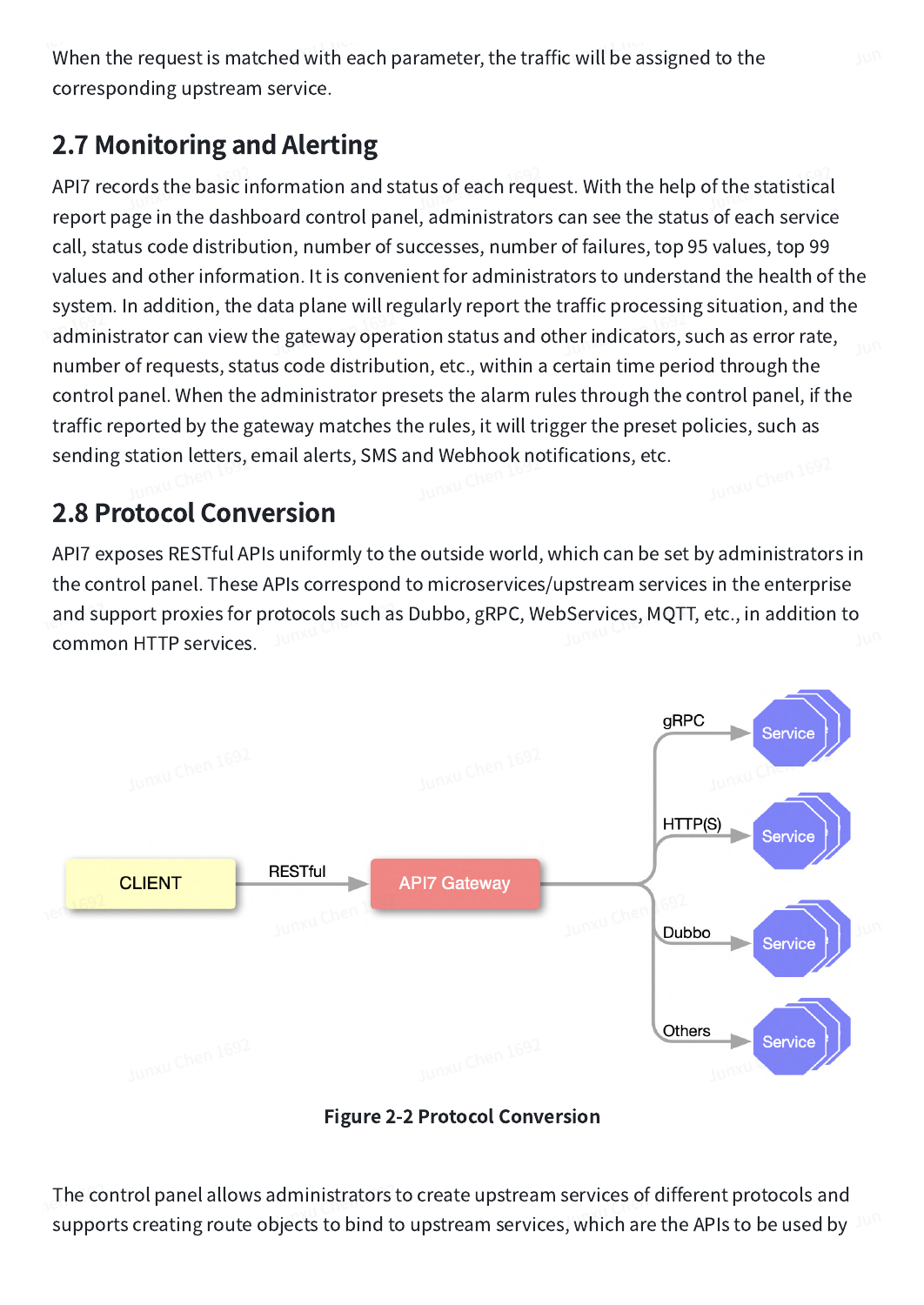the caller. in the process of configuring routes, administrators need to set the HTTP methods (such as GET, POST, PATCH, etc.) listened to by the route, HTTP host name, and other parameters to match requests as rules.

After the route is configured and published, when the request is processed by the API gateway, the API gateway will match the corresponding request according to each routing rule, construct the request content of different protocols and forward it to the upstream service.

# 2.9 Multi-tenant and Multi-working Partition

API7 has a built-in workspace module, super administrators need to create multiple workspaces, then create ordinary users and assign different permissions (in the configuration of permissions, you can bind workspace and resource permissions), so that the combination of the user system and permission management can achieve different users in different workspaces, different permissions for different resources, in order to achieve fine-grained control of resources permissions.

# 2.10 Performance

API7 adopts excellent performance solutions in all aspects from route matching, JSONSchema validation, and plug-in operation.

Take route matching as an example, API7 uses the self-developed radixtree (open-sourced by Shenzhen Zhiliu Technology) algorithm for routing, which does not reduce efficiency when the number of routes is very large because its time complexity is O(K) (K is the length of the route string, independent of the number of routes).

The following figure shows the latency comparison between API7 and Kong Enterprise Edition (Kong EE) at 10000 rps.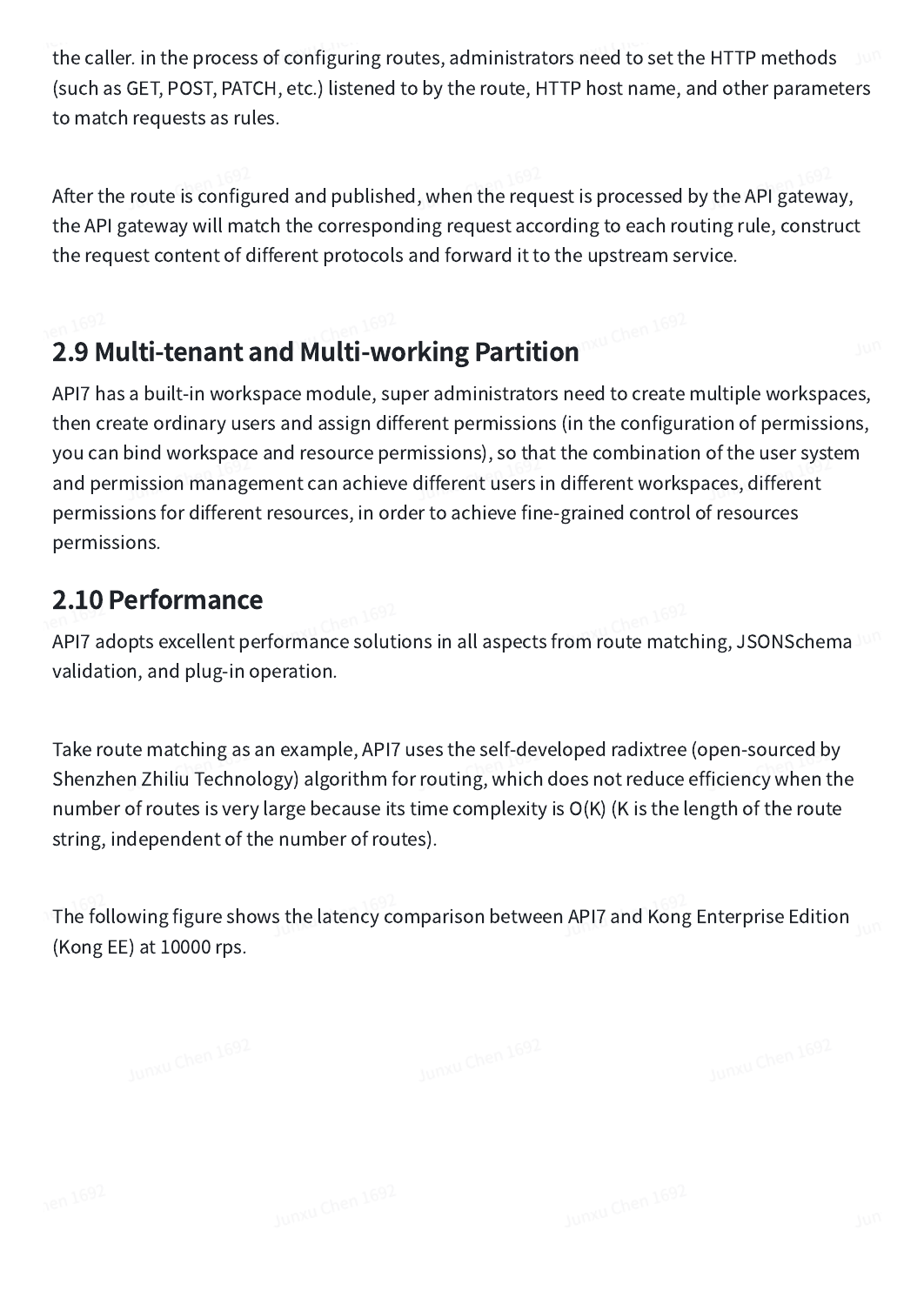

As shown in Figure 2-3, the latency performance of API7 is very stable, 99.9% of requests are processed within 6 milliseconds; while Kong EE's latency is 10 times higher than API7.

The following figure shows the latency performance for the same 10,000 rps with the JWT authentication plug-in enabled:



Figure 2-4 API7 v.s. Kong EE with 10krps, JWT Auth and single node